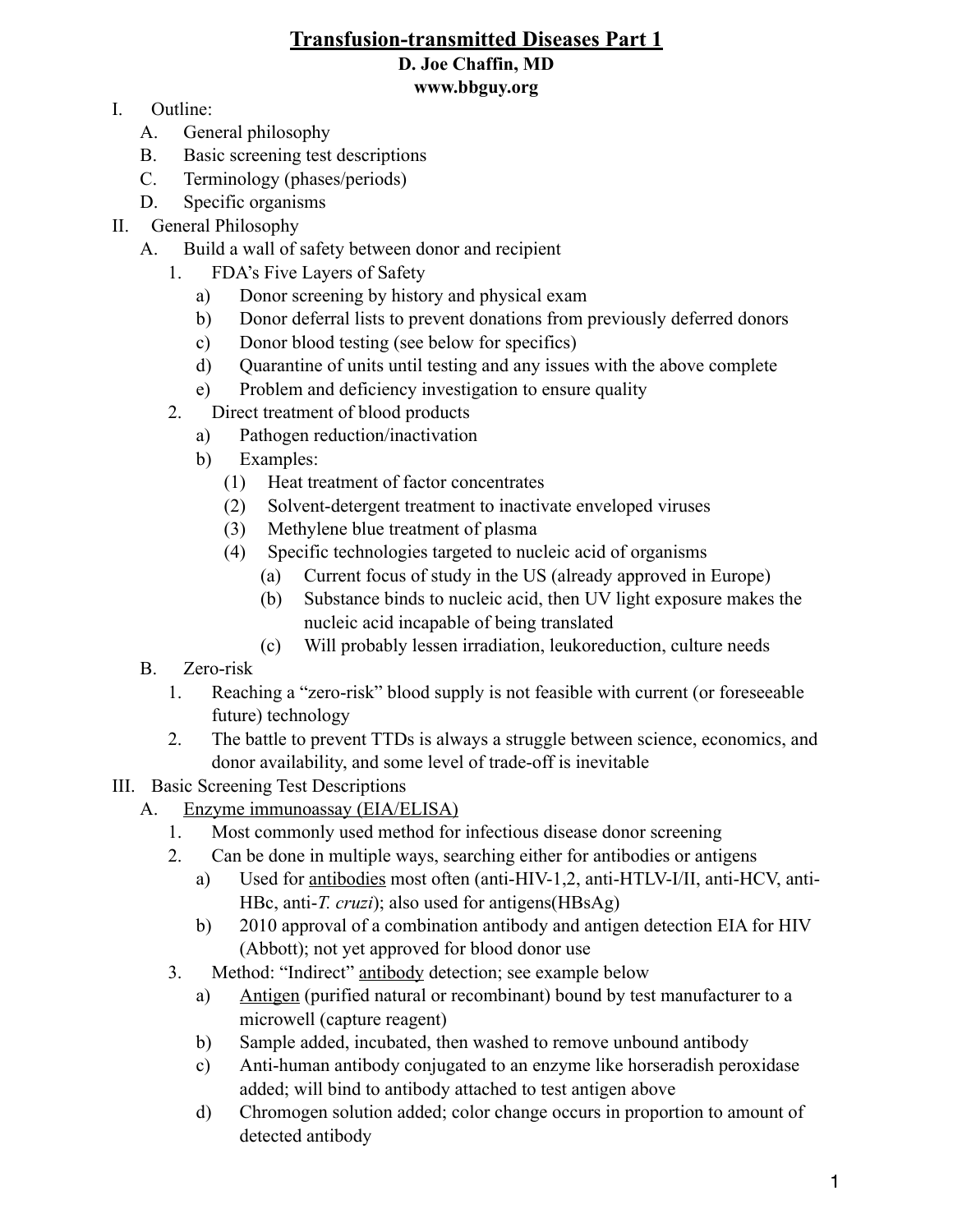- 4. Method: Antigen detection ("sandwich technique")
	- a) Antibody against a target antigen bound to microwell as capture reagent
	- b) Donor sample added, incubated, washed; target antigen should be bound
	- c) Second antibody (conjugated to an enzyme) against a different part of the antigen is added; will bind to antigen/capture antibody complex
	- d) Detection via chromogen solution
- 5. In general, all forms of EIA are highly sensitive and specific
- B. Chemiluminescent immunoassay (ChLIA)
	- 1. Chemiluminescence: Generation of light from a chemical reaction occurring close to ambient temperature
	- 2. Similar in principle to EIA, but visible light is generated and detected rather than color
		- a) As with EIA, can be used to detect either antigens or antibodies
		- b) ChLIA methods in current blood donor screening primarily use microparticles coated with antigen or antibody rather than microwells
	- 3. Acridinium is most commonly used for detection; can be bound to proteins such as antibodies and gives off light in the presence of hydrogen peroxide
	- 4. Used in Abbott Prism testing for anti-HIV-1,2, anti-HCV, anti-HBc, anti-HTLV-I/II, and HBsAg
- C. Western blot (WB)
	- 1. Used as confirmatory test after reactive EIA/ChLIA tests for anti-HIV-1,2
	- 2. Procedure is actually similar to EIA using antigen as capture reagent, but reaction occurs on a membrane rather than in a microwell
	- 3. General procedure:
		- a) HIV proteins separated by high-resolution electrophoresis and "blotted" onto a membrane
			- (1) This separation of proteins is what adds specificity to WB over EIA
			- (2) Minimizes cross-reactivity
		- b) Donor sample added and incubated
		- c) Labeled anti-human antibody binds to any membrane/antigen bound donor antibody present
		- d) Visible "bands" examined through a variety of detection methods (colorimetry, chemiluminescence, fluorescence, radioactivity) and compared to controls
	- 4. Main difficulty: "Indeterminate" tests
		- a) Not positive, not negative, and usually NOT related to HIV!
- D. Immunofluorescence Assay (IFA)
	- a) Used as confirmatory test for anti-HIV-1 (considered essentially equivalent to WB for confirmation, but fewer indeterminate results)
	- b) General procedure:
		- (1) HIV antigens expressed on surface of T-cells bound to wells on a glass slide
		- (2) Donor sample added to wells, incubated with cells, then washed to remove unbound antibody
		- (3) Anti-human antibody conjugated to fluorescent marker (FITC) added
		- (4) UV light activates the fluorescence for detection under a UV microscope
		- (5) Pattern determines positive, indeterminate, and negative results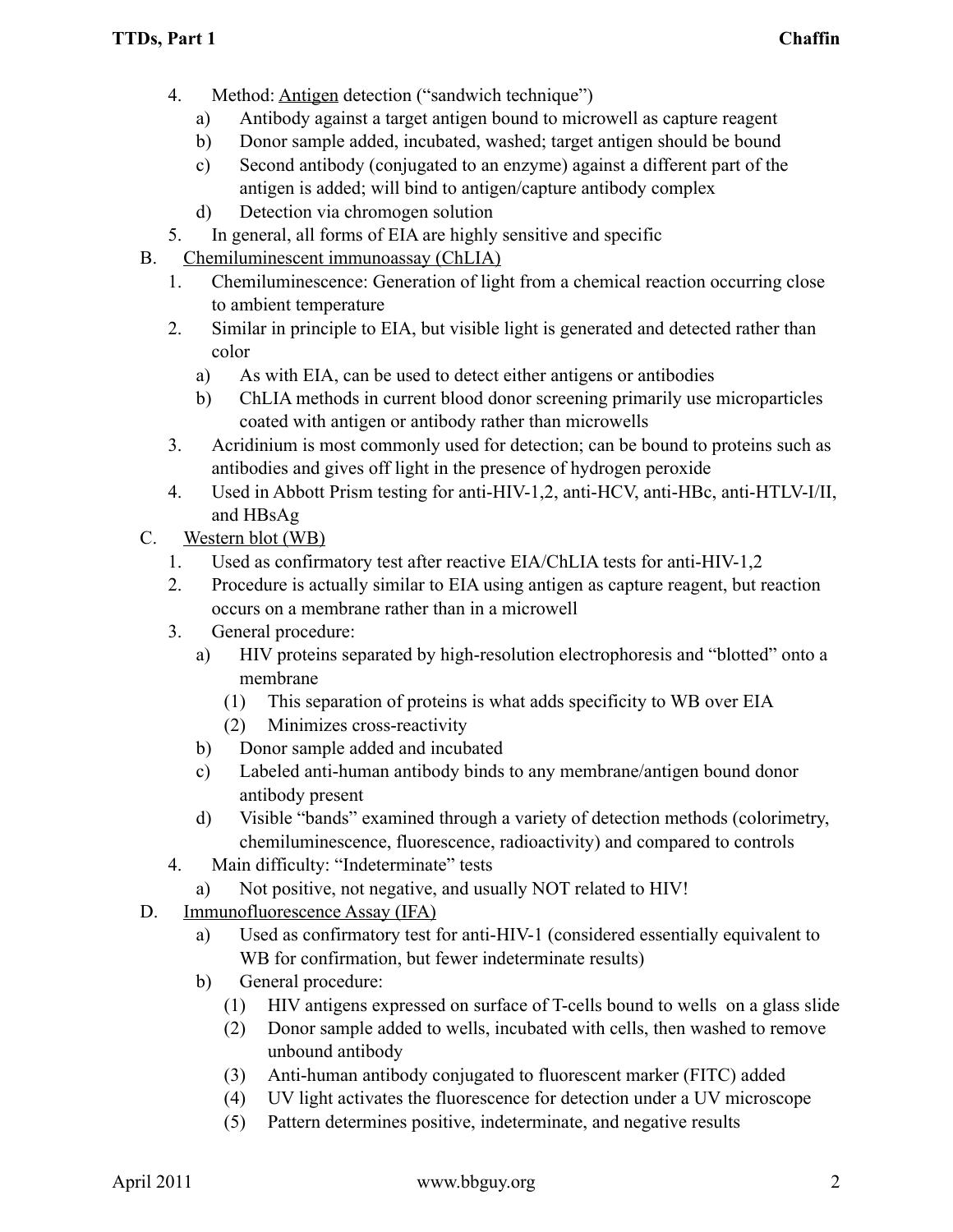- c) Fairly simple to perform and gives results in 90 minutes or so
- d) Drawbacks:
	- (1) Some subjectivity in interpretation
	- (2) Increased false positives in SLE patients
- E. Recombinant Immunoblot Assay (RIBA)
	- 1. a.k.a. "Strip Immunoblot Assay" (SIA)
	- 2. Used for confirmation of anti-HCV EIA results
	- 3. Similar in concept to western blot above
	- 4. General procedure
		- a) Synthetic and recombinant HCV antigens are immobilized on a test strip by the manufacturer
		- b) Donor sample incubated with strip, antibodies (if present), bind to specific HCV antigens
		- c) After washing, peroxidase-labeled anti-human antibody added, which binds to the strip-bound HCV antigen/antibody complexes
		- d) Detection accomplished by addition of peroxide-chromogen solution
		- e) Visible bands examined and compared to controls
- F. Nucleic Acid Testing (NAT)
	- 1. In general, a test that directly identifies the genetic material of an organism
	- 2. Polymerase chain reaction (PCR); what most think of when you say "NAT"
		- a) A procedure that greatly amplifies a *selected portion* of genetic material into large quantities of that segment for easier detection
		- b) Sequence:
			- (1) Denaturing/melting: Sample is heated to cause DNA to denature into strands of single stranded DNA
			- (2) Annealing: Specific single stranded DNA (SS-DNA) "primers" are used to bind adjacent to the particular sequence of interest
			- (3) Extension/elongation: DNA polymerase synthesizes complementary single stranded DNA after binding to the primer-SS target DNA complex
		- c) The cycle is repeated, and the number of copies of the target sequence ("amplicon") are amplified exponentially (chain reaction)
		- d) Variant: Reverse transcriptase PCR (RT-PCR):
			- (1) Used for retrovirus detection (e.g., HIV, HTLV); required because these viruses contain RNA rather than DNA
			- (2) RT creates a SS-DNA copy (complementary DNA or "cDNA") that can then be amplified using basic sequence outlined above
	- 3. Transcription-mediated Amplification (TMA)
		- a) Variant of NAT approved for use for HIV-1, HCV, HBV, and WNV NAT (Novartis Diagnostics testing platform; developed by Gen-Probe)
			- (1) Does not require heating/cooling cycles like PCR
			- (2) Produces RNA amplicon in greater quantities faster than PCR (10 billion copies in an hour or so)
		- b) Specific primer used to isolate sequence of interest
		- c) Reverse transcriptase is used to make a DNA copy of the sequence (cDNA)
		- d) RNA polymerase then amplifies abundant RNA copies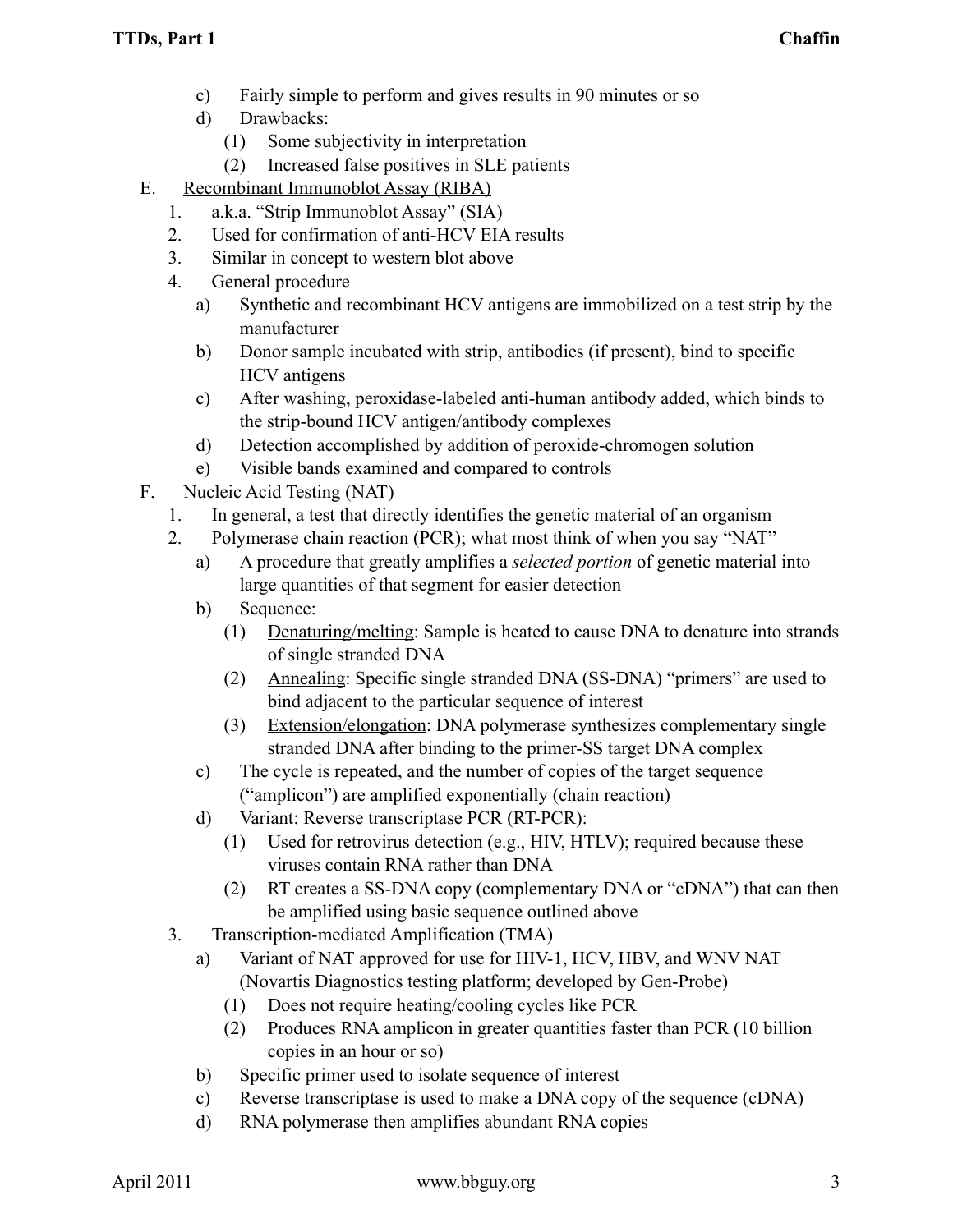- IV. Definitions in TTD transmission and testing
	- A. Phases/periods (see bbguy.blogspot.com blog entry March 2011):
		- 1. Window period
			- a) Time from *infection* to *laboratory detection* of organism
			- b) May be longer or shorter than incubation period
		- 2. Eclipse phase
			- a) Time from entry into the cell until the appearance of new virus within the cell
			- b) No detectable evidence of infection in this phase by definition



- 3. Incubation period
	- a) Time from *exposure* to appearance of *clinical symptoms*
	- b) May be longer or shorter than window period
- 4. Latent phase
	- a) Multiple definitions (confusing)
	- b) To a virologist: Time from eclipse phase end until infectious virus is present
	- c) To most blood bankers: Time from infection until symptoms appear (often years as is seen with HIV)
- B. Reactive patterns on screening EIA/ChLIA
	- 1. "Initially reactive"
		- a) First screening test is reactive (value exceeds cutoff)
		- b) Leads to performance of repeat test in duplicate
	- 2. "Repeat reactive"
		- a) If reactive on either repeat test, donor is called "repeat reactive"
		- b) Unit discarded, donor deferred as appropriate (see organisms and assays below)
	- 3. "Negative" or "non-reactive"
		- a) Either of the following:
			- (1) Initial screening test is non-reactive (value below cutoff)
			- (2) Initial test is reactive, but NONE of the repeat tests are reactive
	- 4. "Reactive" vs. "Positive" terminology; in general...
		- a) Screening test results are reactive or non-reactive (NAT reported both ways)
		- b) Confirmatory results and disease status are positive or negative
- V. Specific Organisms
	- **A. General requirements for an agent to be a TTD:**
		- 1. Asymptomatic phase
		- 2. Agent survival in blood
		- 3. IV transmission route
		- 4. Susceptible recipients
		- 5. Detectable disease in recipients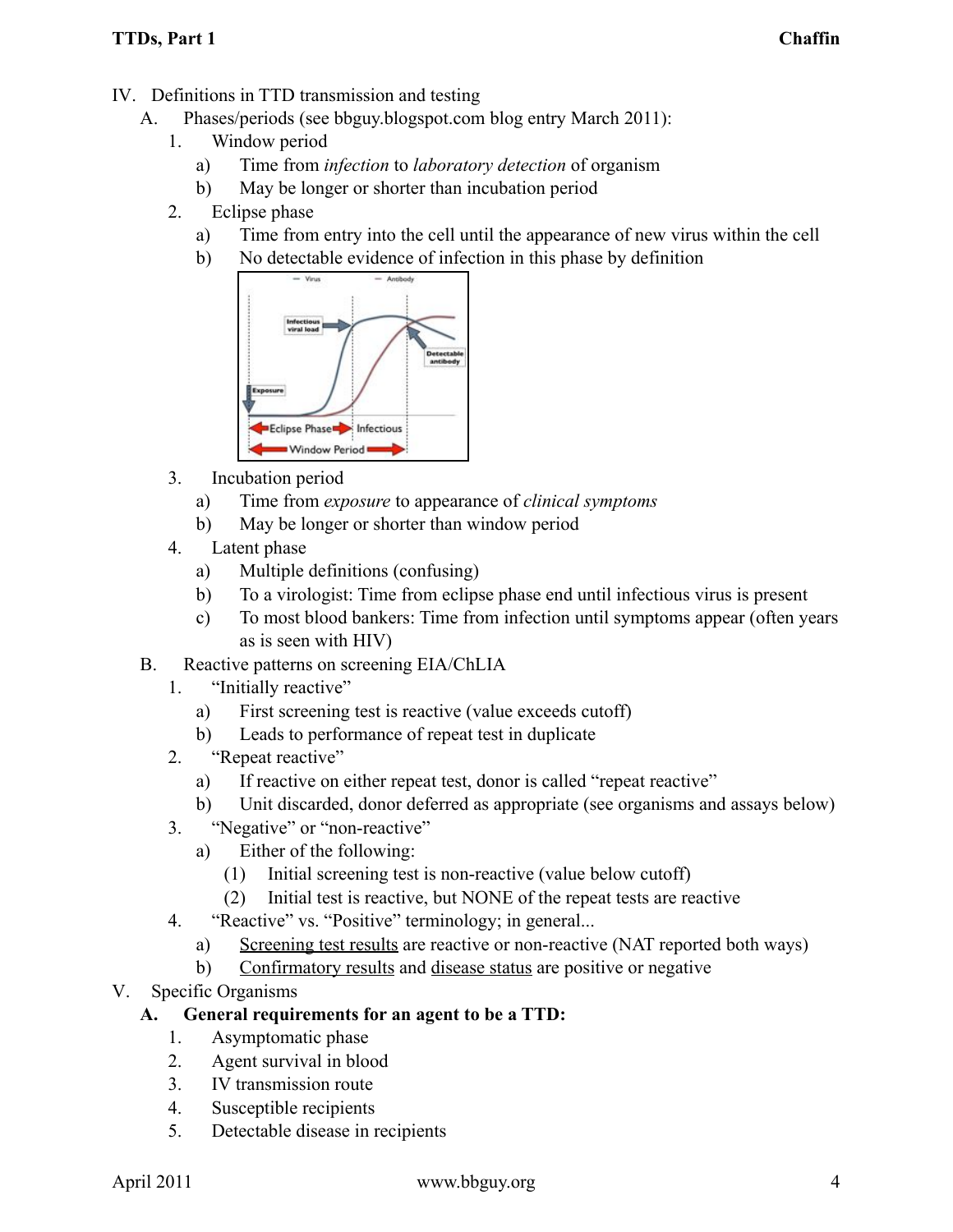## **B. Syphilis**

- 1. History
	- a) Possibly brought to Europe via Columbus return from the New World in 1493 (controversial), probably named from a poem "Syphilus" (1532)
	- b) Blood transmission discovery 1940s; first testing of blood for TTD transmission
- 2. Organism
	- *a) Treponema pallidum*
	- b) Helical coiled gram negative bacterium (spirochete); cannot be cultured
- 3. Disease when transmitted sexually:
	- a) Primary: Chancre at infection site, self-heals in 3-6 weeks
	- b) Secondary: Spirochetemia with fever, rash, fatigue, joint pain, mucus patches, lymphadenopathy
	- c) Tertiary: Spread to CNS, heart, bones, liver, skin
- 4. Risk of transmission:
	- a) Very low; syphilis is rare in population (0.03% annual new infection rate)
	- b) Also, spirochete does not survive refrigerated storage for >96 hours
	- c) Only two cases documented since 1950 (most recent in 1966)
- 5. Testing (required by 21CFR 640.5 and AABB Standard 5.8.4):
	- a) Infection induces two types of antibodies
		- (1) Non-treponemal antibodies are usually not specific and usually turn negative with treatment
		- (2) Treponemal antibodies appear earlier, are more specific for syphilis, and usually stay positive for life (85%)
	- b) Traditionally, donor testing used non-treponemal tests as screening, then FTA-ABS (treponemal test) as confirmatory, but now, treponemal tests like microhemagglutination are more commonly used initially
	- c) Non-treponemal tests; detect antibody vs. lipid antigens (cardiolipin)
		- (1) General
			- (a) False positives more common than true positives
				- i) Pregnancy
				- ii) Immunoglobulin production abnormalities (rheumatoid arthritis, ulcerative colitis, cirrhosis)
				- iii) Other infections (HIV [possible surrogate test], EBV, TB, rickettsia, endocarditis
			- (b) Lacks sensitivity as well (antibody lags behind spirochetemia)
		- (2) Tests
			- (a) Rapid plasma reagin (**RPR**)
				- i) Anti-cardiolipin demonstrated by agglutination of coated carbon particles by patient serum
				- ii) "Cardiolipin" = "reagin"
				- iii) Simplified version of VDRL
			- (b) Venereal disease research lab (**VDRL**)
				- i) Mixture of serum and cardiolipin antigens in well on glass slide
				- ii) Positive = flocculation (loose aggregates or flakes formed)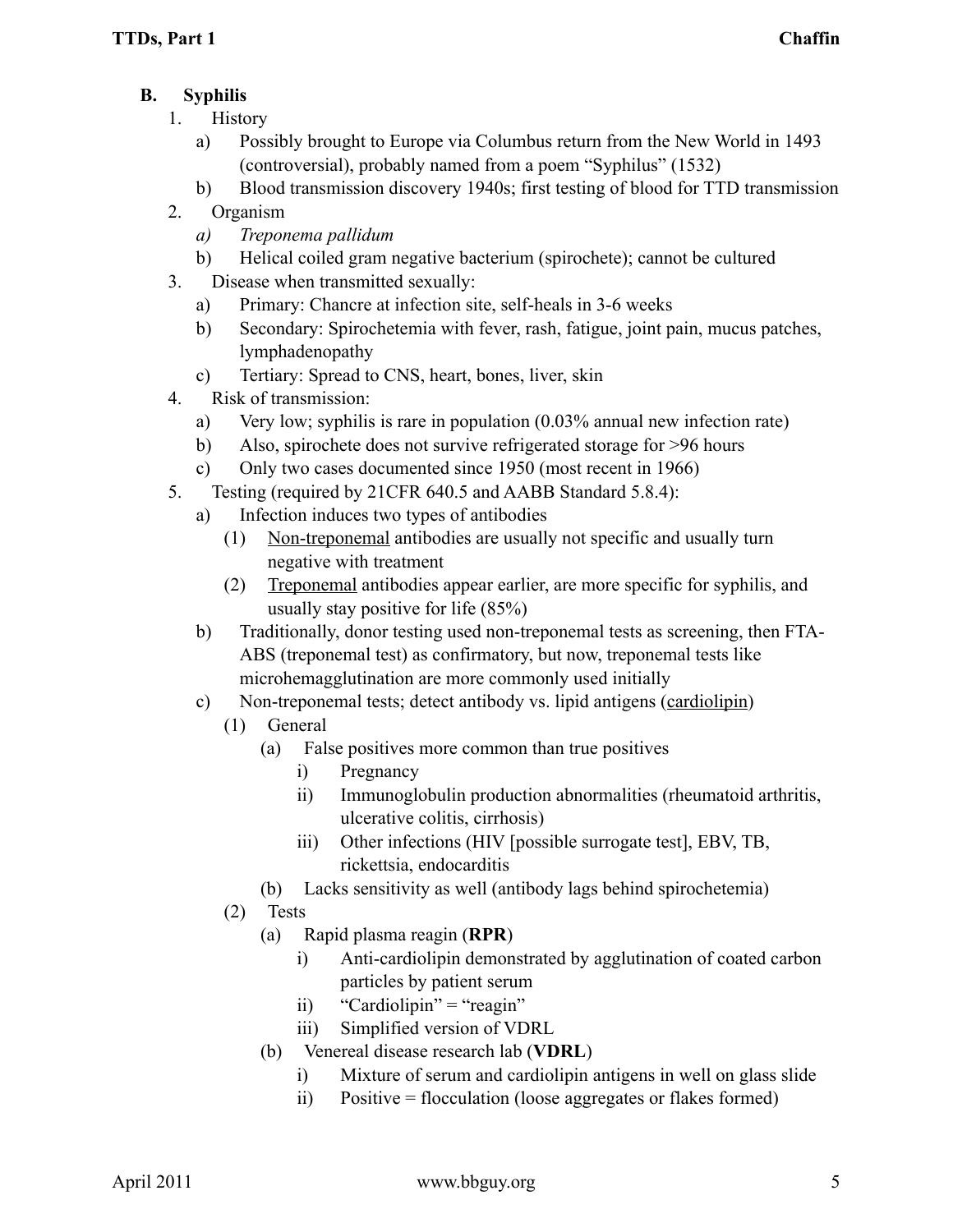- d) Treponemal tests; detect anti-*T. pallidum*
	- (1) General
		- (a) Most true positive treponemal tests persist for life (85%)
		- (b) Often used as confirmation for a reactive non-treponemal test
		- (c) Reactive non-treponemal test  $+$  non-reactive treponemal test  $=$  unit can be used but must be labeled as syphilis +
		- (d) Today, TPHA commonly used, with TP-PA confirmation
	- (2) Specific tests:
		- (a) Fluorescent treponemal antibody absorption (**FTA-ABS**)
			- i) *T. pallidum* fixed to slide, flooded with patient serum
			- ii) Indicator fluorescent-labeled anti-human antibody added
			- iii) See positives under fluorescent light
		- (b) *T. pallidum* hemagglutination (**TPHA**)/microhemagglutination assay (**MHA**)
			- i) Sheep or bird RBCs coated with *T. pallidum* antigens
			- ii) Antibodies in donor plasma agglutinate sheep RBCs
			- iii) A variant (using chicken RBCs) is widely used on Olympus PK7200 machine (automated blood group test equipment)
				- (1) Approximately equal sensitivity to FTA-ABS
		- (c) *T. pallidum* particle agglutination/aggregation (**TP-PA**)
			- i) Like TPHA except antigen bound to colored gelatin particles
			- ii) Fewer false positives than other treponemal tests
			- iii) CDC believes TP-PA to be most suitable confirmatory test (*MMWR*, 2/11/11)
		- (d) *T. pallidum* EIA
			- i) Standard indirect (antibody detection) EIA, using recombinant *T. pallidum* antigens coated to a microwell
			- ii) Similar sensitivity to FTA
- 6. Deferral
	- a) If confirmed; one year after treatment completed
	- b) If not confirmed, left to discretion of medical director

# **C. Hepatitis B Virus (HBV)**

- 1. History
	- a) 1943 report of multiple soldiers with post-transfusion hepatitis
	- b) HBsAg first discovered in 1965; called "Australia antigen"
	- c) Testing for HBsAg implemented around 1970
		- (1) Initial radioimmunoassay replaced quickly by EIA; ChLIA used too
		- (2) 2006: Test with increased sensitivity introduced
	- d) Anti-HBc introduced in 1986
		- (1) Originally a surrogate for non-A, non-B hepatitis
		- (2) Later a marker for window period infections (see below)
- 2. Organism
	- a) Enveloped DNA virus, *Hepadnaviridae* family
	- b) Unusual DNA virus that replicates in hepatocyte through an RNA intermediate using an inaccurate, error-prone reverse transcriptase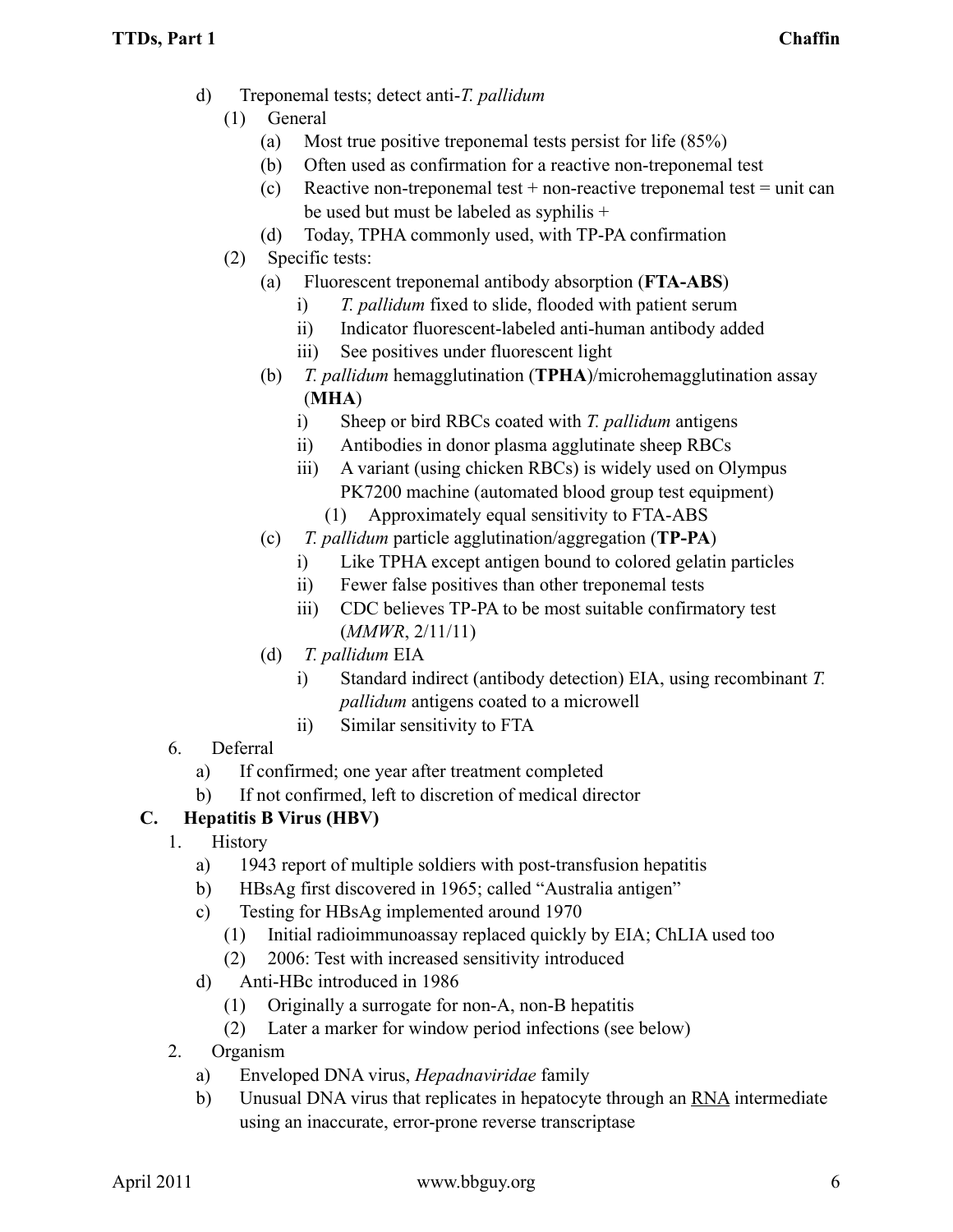- c) Parts of the virus (see figure below):
	- (1) Outer envelope: Hepatitis B Surface Antigen (HBsAg)
		- (a) Active infection leads to marked overproduction of circulating HBsAg
		- (b) This acts as "natural amplification" and makes HBsAg ideal for early detection of infection
	- (2) Virus capsid = Hepatitis B Core Antigen (HBc)
		- (a) Not found circulating free in serum/plasma
	- (3) HBe antigen is found circulating during active infection
		- (a) Indicator of more severe disease



- 3. Disease
	- a) US incidence rate has declined from 11.5 per 100,000 in the US in 1985 to 1.3 per 100,000 in 2008 (per CDC; see chart below)



- b) Symptoms:
	- (1) Incubation period  $= 8-12$  weeks
	- (2) Majority are asymptomatic (65%); those with symptoms usually only have jaundice
	- (3) Fulminant infection in 0.5-1%
- c) Chronic hepatitis B is uncommon but more likely in younger patients
	- (1) 90% chronic for perinatal infection
	- (2) 20-50% chronic for those infected at ages 1-5
	- (3) <5% chronic for those infected as adults
- d) Modes of transmission (note that all are parenteral):
	- (1) Horizontal:
		- (a) IV drug use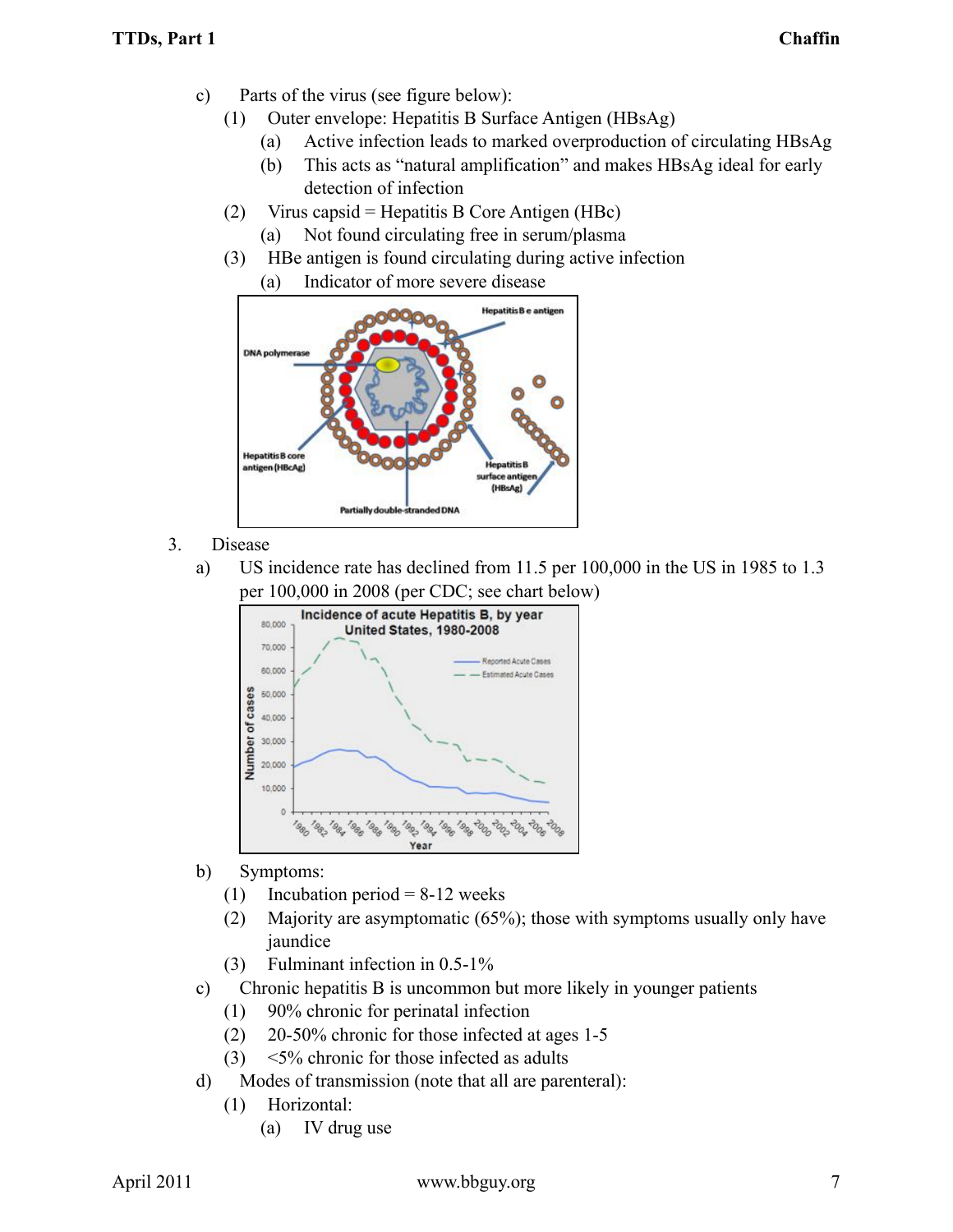- (b) Sexual exposure
- (c) Blood/body fluid exposure
- (d) Tattoos/piercings without single needles
- (e) Familial exposure
- (2) Vertical
	- (a) Mother-child during birth possible
- e) Prevalence:
	- (1) US: 5.6% with either HBsAb or anti-HBc, but 0.1% with HBsAg alone
	- (2) Much higher elsewhere
- f) New treatment regimens lead to improvement in about 1/3
- 4. Risk
	- a) Historic: 1:205,000 for repeat donors (1:144,000 for all donors)
	- b) Current: 1:355,000 to 1:357,000 donations (TRANSFUSION 2009;49:1609-20)
- 5. Testing
	- a) HBsAg
		- (1) EIA or ChLIA using monoclonal anti-HBsAg to capture antigen
		- (2) First testable marker to become reactive in acute HBV infection
			- (a) Window period: 4-8 weeks (30-60 days); may be just before symptoms
		- (3) In self-limited infections, usually disappears after about 4-6 months
		- (4) Confirmatory test: *HBsAg neutralization*
			- (a) Repeat reactive samples incubated with reagent anti-HBs, then run in parallel with regular serum test
			- (b) If test result strength is then decreased by 50% or more, the test is *neutralized*, confirming the repeat reactive result
	- b) Anti-HBc (total)
		- (1) Introduced as surrogate marker for non-A, non-B hepatitis
		- (2) EIA or ChLIA using recombinant HBc antigen for capture
		- (3) Becomes reactive about the time symptoms start (10-12 weeks)
		- (4) Positive initially due to IgM antibody; persists indefinitely as IgG
		- (5) Test plagued by non-specificity
			- (a) Less than 1% of anti-HBc reactive donors have detectable HBV DNA by NAT
		- (6) Originally thought to be only marker positive after HBsAg disappears but before anti-HBs seen as evidence of immunity; given increased HBsAg test sensitivity, probably not useful for that purpose anymore
	- c) NAT HBV
		- (1) Not currently required in U.S. but commonly done
		- (2) As with HIV and HCV, done in minipools rather than individually
			- (a) In minipools, sensitivity is similar to that of HBsAg (remember HBsAg natural "amplification" above)
			- (b) Improved sensitivity in individual testing, but expensive
		- (3) Probably not as much benefit as for HIV or HCV
			- (a) Does not substantially change window period
			- (b) Levels of HBV may decrease enough to be missed by NAT; so it is hard to envision a NAT-alone strategy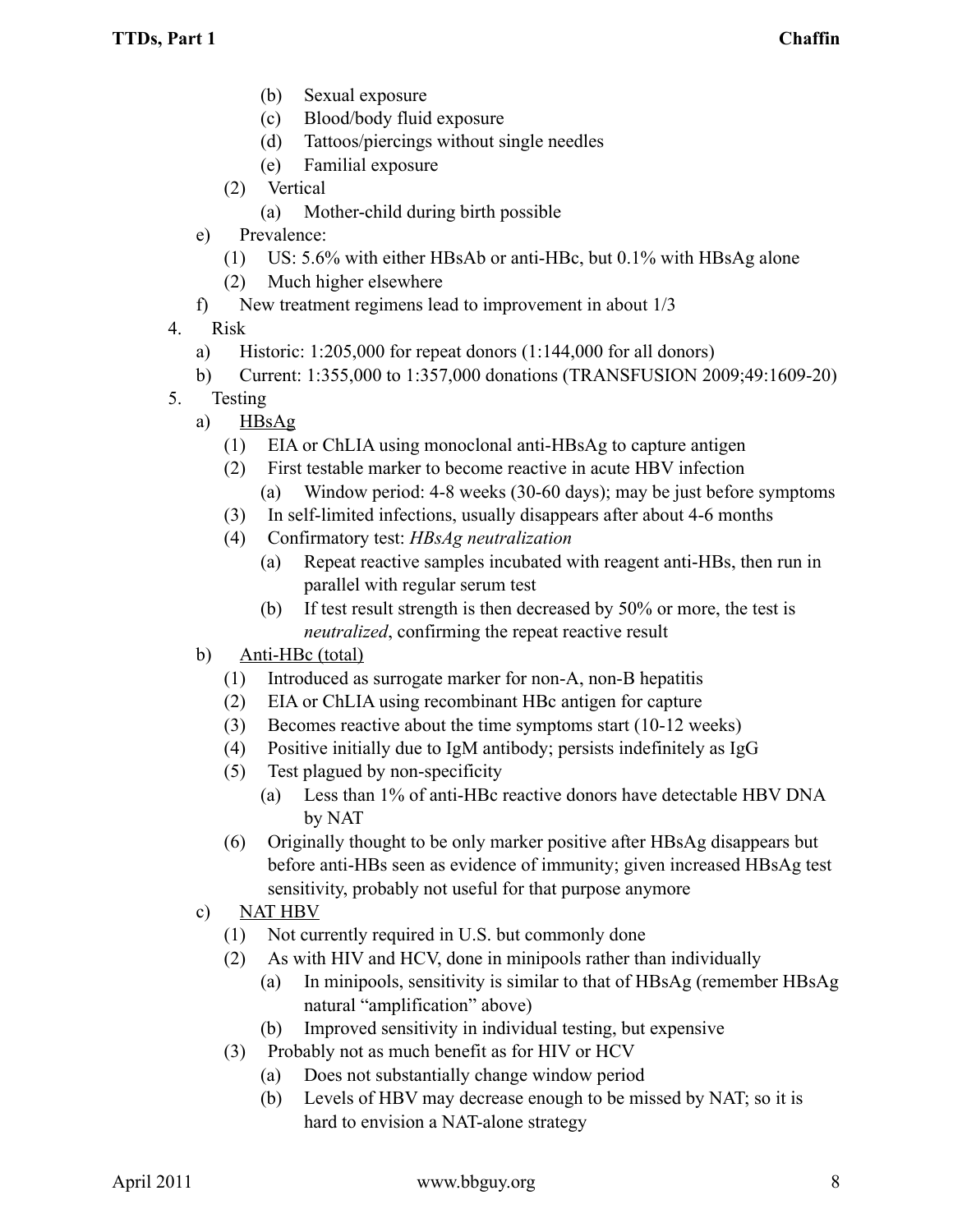- i) 3-6% false negative NAT in HBsAg/anti-HBc reactive donors
- (c) January 2011 study in NEJM (Stramer S et al. "Nucleic Acid Testing to Detect HBV Infection in Blood Donors," *NEJM* 2011; 364:236-247); higher than expected NAT-only detection rate
- (d) Mandate from FDA believed to be on near horizon
- 6. Deferral
	- a) History of Hepatitis B infection = permanent deferral
	- b) History of any viral hepatitis after age  $11$  = permanent deferral
	- c) Testing results:
		- (1) Anti-HBc+, HBsAg-
			- (a) No deferral for first time
			- (b) Permanent deferral for second time
			- (c) Re-entry possible as of FDA Guidance from May 2010
				- i) Requires at least 8 week wait after second positive
				- ii) All of the following are required and must be negative: Anti-HBc, HBsAg, and NAT HBV
		- (2) Anti-HBc+, HBsAg+
			- (a) Permanent deferral, regardless of neutralization result
		- (3) Anti-HBc-, HBsAg+ (not neutralized)
			- (a) Indefinite deferral, may attempt re-entry after 8 weeks
			- (b) This re-entry may be associated with a donation
			- (c) Technically, attempts can continue indefinitely
		- (4) Anti-HBc-, HBsAg+ (neutralized)
			- (a) Permanent deferral
		- (5) NAT HBV reactive
			- (a) Permanent deferral

# **D. Hepatitis C Virus (HCV)**

- 1. History
	- a) Transmitted through transfusion as "non-A, non-B" hepatitis (NANBH)
		- (1) Most post-transfusion hepatitis from WWII probably HCV rather than HBV
		- (2) 10% of blood recipients had evidence of NANBH in 1970s
	- b) HCV identified in 1989
	- c) Major "lookback" effort in late 1990's to identify recipients of blood from HCV-positive donors was not incredibly productive



- 2. Organism
	- a) Enveloped, single stranded RNA virus (see illustration above)
	- b) Has a core antigen like HBV, but not as useful for testing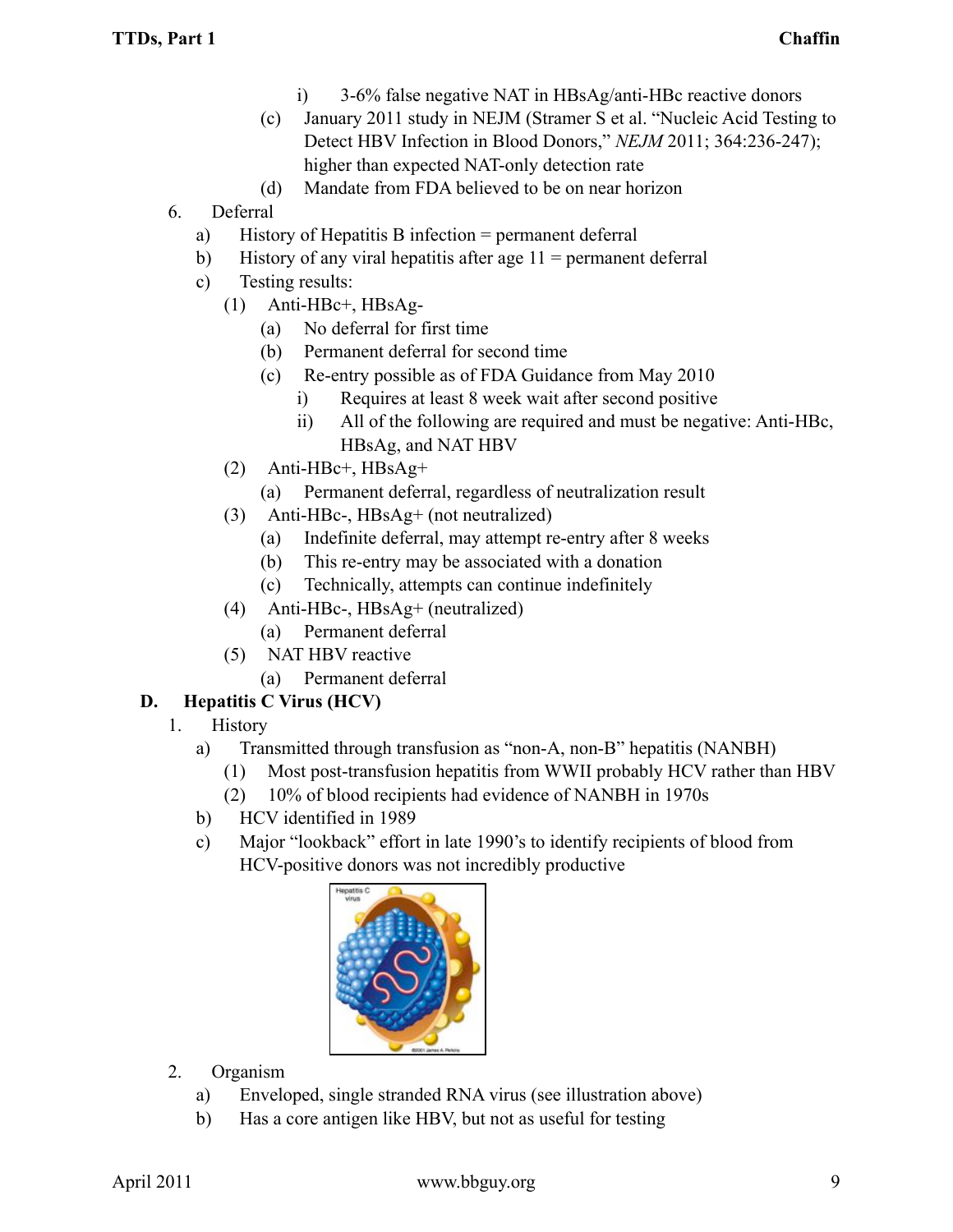- *c) Hepacivirus* species within Flaviviridae family
- d) Six major genotypes (1-6), with considerable genetic variability
	- (1) 1a and 1b are most frequent subtypes in US  $(\sim 75\%)$
- 3. Disease
	- a) Transmission: Parenteral
		- (1) 60% of HCV transmission in US currently is from IV drug use (shared needles)
		- (2) US incidence rate has declined from 2.4 per 100,000 in the US in 1992 to 0.3 per 100,000 in 2008 (per CDC)



- (3) Risk factors for HCV aside from IVDA:
	- (a) History of clotting factor concentrate infusion
	- (b) Health care exposures (needle sticks, scalpel injuries)
	- (c) Household exposures
	- (d) Multiple sex partners
	- (e) Low socioeconomic level
	- (f) Blood transfusions before 1990
- b) Course of infection:
	- (1) 80% of infections are chronic
	- (2) Of chronic cases, 30% have stable/favorable hepatitis, 30% severe, progressive hepatitis, 40% variable progression
	- (3) Long-term effects
		- (a) Chronic symptomatic hepatitis: Up to 10 years after infection
		- (b) Cirrhosis: Up to 20 years after infection
		- (c) Hepatocellular carcinoma: Up to 30 years after infection (rare)
- c) New treatment options lead to response in 42-82% of patients
- 4. Risk
	- a) In US, 1 in 1.149 million transfusions (TRANSFUSION 2010;50:1495-1504)
	- b) This risk is somewhat increased in recent years, likely due to increased incidence in the US
- 5. Testing
	- a) Alanine transferase (ALT)
		- (1) Used prior to anti-HCV assay; no longer required
		- (2) Nonspecific, but likely did prevent infections
		- (3) One third of HCV-infected have normal ALT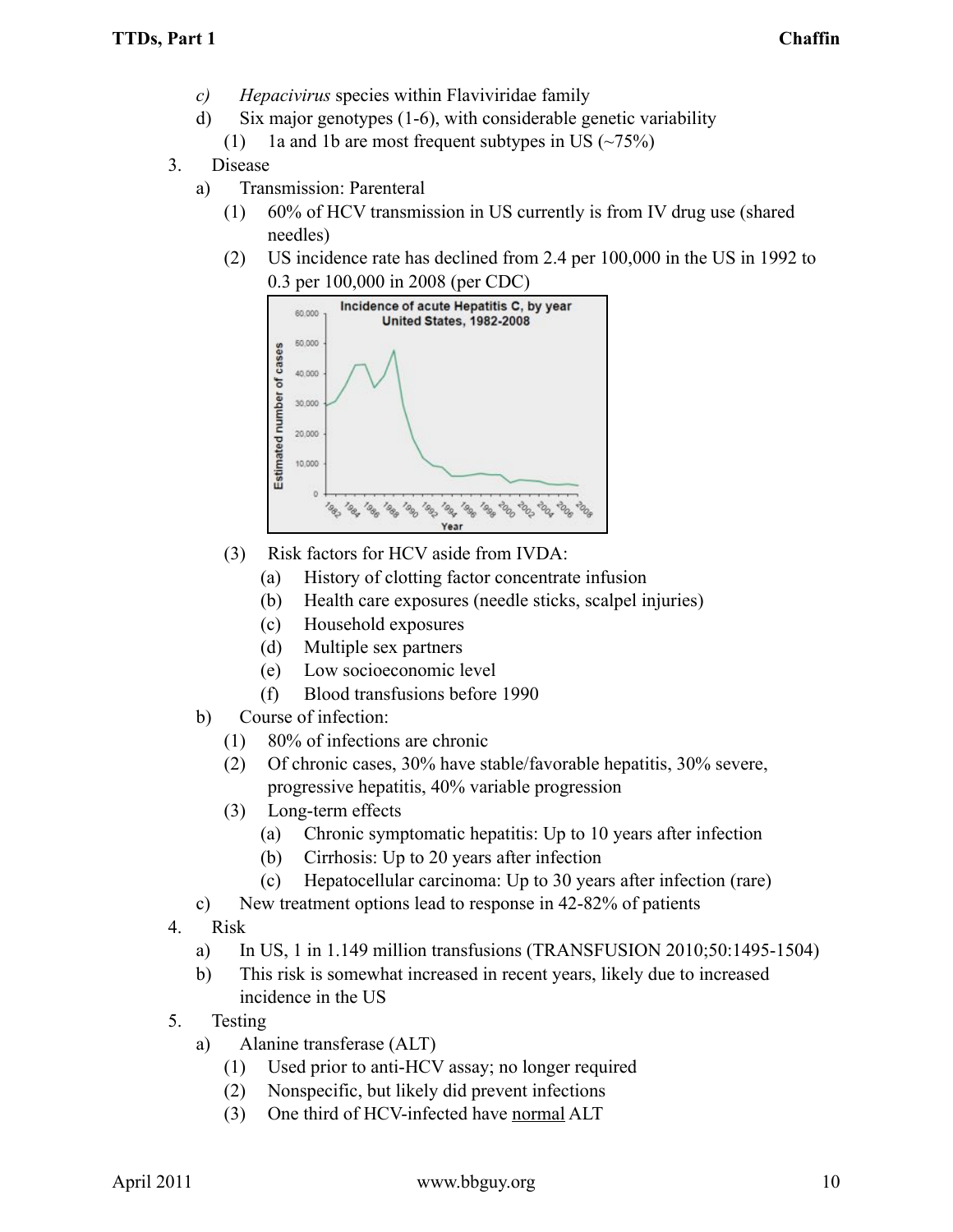### **b) Anti-HCV EIA/ChLIA**

- (1) Introduced in 1990 (version 1.0)
- (2) Standard EIA/ChLIA tests using various recombinant HCV antigens
- (3) Most current version is 3.0, which detects antibodies against multiple HCV proteins (core, NS3, NS4, NS5)
- (4) Window period = 70-80 days
- **c) Recombinant immunoblot assay (RIBA 3.0)**
	- (1) Confirmatory test for reactive anti-HCV EIA/ChLIA
	- (2) See description earlier
	- (3) "3.0" implies that antibodies against the same antigens as above are detected
- **d) NAT HCV**
	- (1) First test licensed in 2001
	- (2) Detects HCV RNA 20-40 days after infection
	- (3) 2004 report in *NEJM* (Stramer, et al): 1 HCV NAT positive donation per 240,000 anti-HCV-negative donations
	- (4) Methods:
		- (a) Reverse transcriptase PCR (RT-PCR); Roche platform
		- (b) Transcription-mediated amplification (TMA); Novartis platform
	- (5) Samples tested in 16-24 donor minipools first (usually with NAT HIV +/- NAT HBV), then individually if minipool is reactive
- 6. Deferral
	- a) Anti-HCV reactive, HCV NAT reactive
		- (1) Permanent deferral
	- b) Anti-HCV reactive, NAT non-reactive
		- (1) RIBA negative or indeterminate ("non-positive")
			- (a) Donor is indefinitely deferred
			- (b) Eligible for re-entry testing after 6 months
				- i) Re-entry tests (done on a *sample*, not a donation):
					- (1) Individual donor NAT (ID-NAT); not minipool NAT (MP-NAT)
					- (2) Licensed anti-HCV EIA/ChLIA
				- ii) If re-entry testing is identical, FDA allows continued attempts at six month intervals
				- iii) Many centers permanently defer after one failed re-entry attempt
		- (2) RIBA positive
			- (a) Permanent deferral
			- (b) No option for re-entry
	- c) Anti-HCV nonreactive, NAT reactive
		- (1) Treated nearly the same as the EIA+/NAT- donor with non-positive RIBA (a) Considered by FDA a "likely false positive"
		- (2) Indefinite deferral
		- (3) Eligible to re-enter in six months
			- (a) Distinction: These donors MAY donate a unit of blood rather than just have a sample drawn for re-entry testing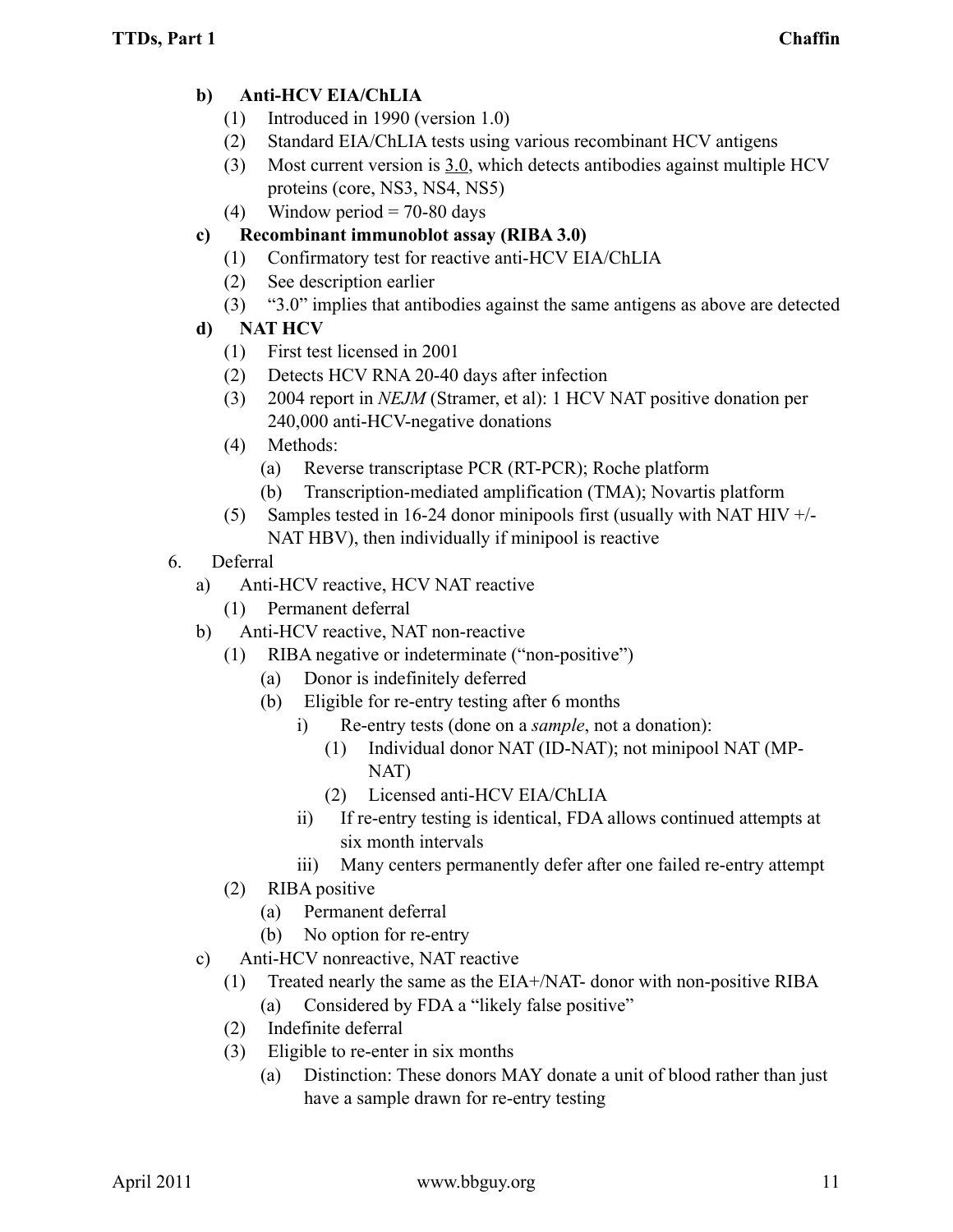- (b) Re-entry testing must include ID-NAT and anti-HCV EIA as above
	- i) If identical results (or if anti-HCV is reactive as well), defer donor permanently
	- ii) If anti-HCV is reactive but NAT is now negative, FDA allows continued re-entry attempts at six month intervals

## **E. Human Immunodeficiency Virus (HIV)**

- 1. History
	- a) Possible origin in Congo (area of greatest genetic diversity of the virus)
	- b) In US, seen first in San Francisco in late 1970's-early 80's
	- c) Discovered by Gallo and Montagnier, established cause of AIDS in 1984
		- (1) Montagnier called HIV "lymphadenopathy virus" (LAV)
		- (2) Gallo designated it "HTLV III"
	- d) Testing history
		- (1) Anti-HIV: 1985
			- (a) 56 day window period
		- (2) Anti-HIV 1,2: 1992
			- (a) 20-22 day window period currently
		- (3) p24 antigen test: 1996
			- (a) 16 day window period
		- (4) NAT HIV-1: 1999-2000
			- (a) 10-11 day window period
- 2. Organism
	- a) Two main species
		- (1) HIV-1 (see illustration below)
			- (a) Divided into three main groups
				- i) Group M (main)
					- (1) Obviously, the most common form of HIV wordwide
					- (2) Group M has at least 11 subclasses (clades A-K)
						- (a) In US/developed countries, clade B by far most common
						- (b) Worldwide, clade C most common (50% of infections)
				- ii) Group O (other)
					- (1) Found in West Africa (Cameroon especially)
					- (2) Rare in other areas
					- (3) Detected by most modern HIV screening
				- iii) Group N (new, or "non-M, non O")
					- (1) Similar distribution to group O
		- (2) HIV-2
			- (a) Identified in 1985 (one year after HIV-1)
			- (b) Found most frequently in West Africa and Europe
			- (c) Very similar immunologic features as HIV-1
			- (d) Causes similar disease as HIV-1, but clinical manifestations and disease progression are slower, and transmission (while via the same pathways) appears less likely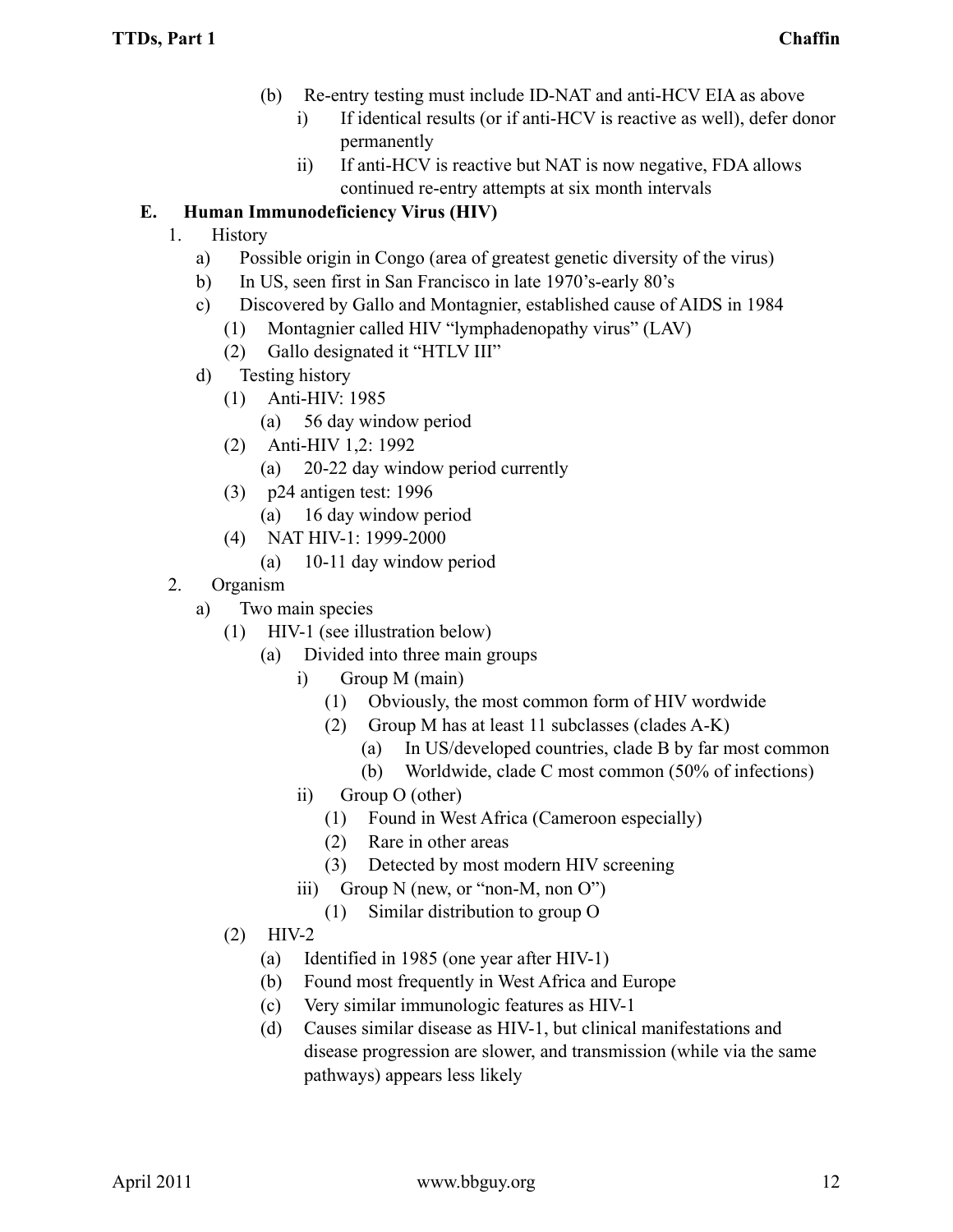

- b) Transmission routes
	- (1) Sexual exposure
		- (a) Both homosexual and high-risk heterosexual
			- i) Males having sex with other males = most frequent risk by factor of two
	- (2) Parenteral exposure
		- (a) Sharing IV drug needles
		- (b) Blood transfusion
	- (3) Vertical transmission
		- (a) Childbirth
		- (b) Breastfeeding
- 3. Disease
	- a) Early infection
		- (1) Incubation period: 2-4 weeks
		- (2) Majority have a flu-like illness at some point
		- (3) "Window period" from infection to detection 10-11 days (see below) corresponding with period of cell-free viremia
	- b) Asymptomatic phase (latent)
		- (1) Extended period with no clinical symptoms
		- (2) Virus is replicating and CD4 lymphocyte count may gradually decline
		- (3) May have reservoir in monocytes
	- c) Acquired Immune Deficiency Syndrome (AIDS)
		- (1) Gradual CD4 decline becomes rapid
		- (2) Opportunistic infections occur
		- (3) Damage to other organs
		- (4) Death in approximately ten years untreated
			- (a) Those who get HIV from transfusion often progress faster, but that is likely due to underlying disease
		- (5) Current antiretroviral therapy (high activity anti-retroviral therapy; HAART) prolongs survival significantly, but does NOT eradicate virus
- 4. Risk
	- a) San Francisco circa ~1980, risk roughly 1 per 100 units
	- b) Current: 1:1,467,000 units (TRANSFUSION 2010;50:1495-1504)
	- c) Almost zero for HIV-2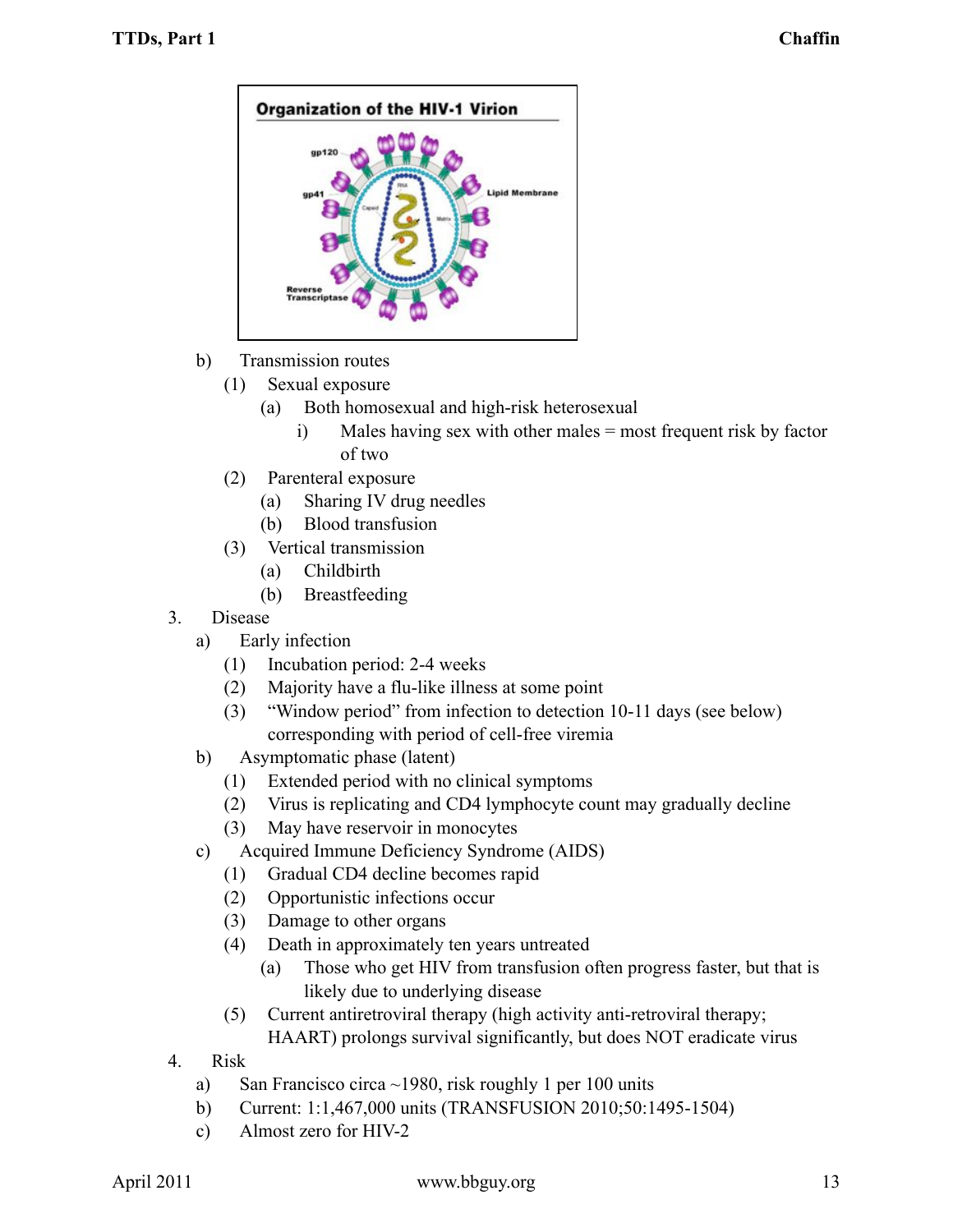- 5. Testing
	- a) Anti-HIV-1,2
		- (1) Required by FDA and AABB
		- (2) EIA/ChLIA using "sandwich" technique
		- (3) Seronegative window phase approximately 20-22 days
		- (4) False positives occur: 1-5 per 100,000 donors
		- (5) Confirmatory tests
			- (a) Western blot (WB)
				- i) Technique described earlier; see diagram below
				- ii) Interpretative criteria have varied, but currently:
					- (1) Positive: At least TWO of the following: p24, gp41, gp120/160 (#1 & 2 below)
					- (2) Indeterminate: Not all of the above
					- (3) Negative: NONE of the above  $(\#3 \text{ below})$



- (b) Immunofluorescence assay (IFA)
	- i) Discussed earlier
	- ii) Similar sensitivity to WB; fewer indeterminates than WB
- (c) Anti-HIV-2 EIA
	- i) Specific test for anti-HIV-2 required if anti-HIV-1,2 is RR
	- ii) This test is rarely positive, as HIV-2 is rarely seen
	- iii) No confirmatory test available
- b) HIV-1 Nucleic Acid Testing (HIV-1 NAT)
	- (1) Same basic methods as outlined for HCV NAT above
	- (2) Detects HIV RNA 10-11 days after infection
	- (3) Fewer seronegative, NAT positive donors than seen with HCV NAT
		- (a) Same NEJM study referenced above (Stramer et al, 2004) showed 1 HIV NAT positive donation per 3.1 million anti-HIV-negative donations
- c) p24 antigen testing
	- (1) Useful in its time
	- (2) No longer mandated, due to NAT sensitivity
- 6. Donor deferral
	- a) Based on donor history
		- (1) Males having sexual contact with other males (abbreviated "MSM") have been banned from donating blood since 1983
			- (a) Current ban includes anyone with such contact *even once* since 1977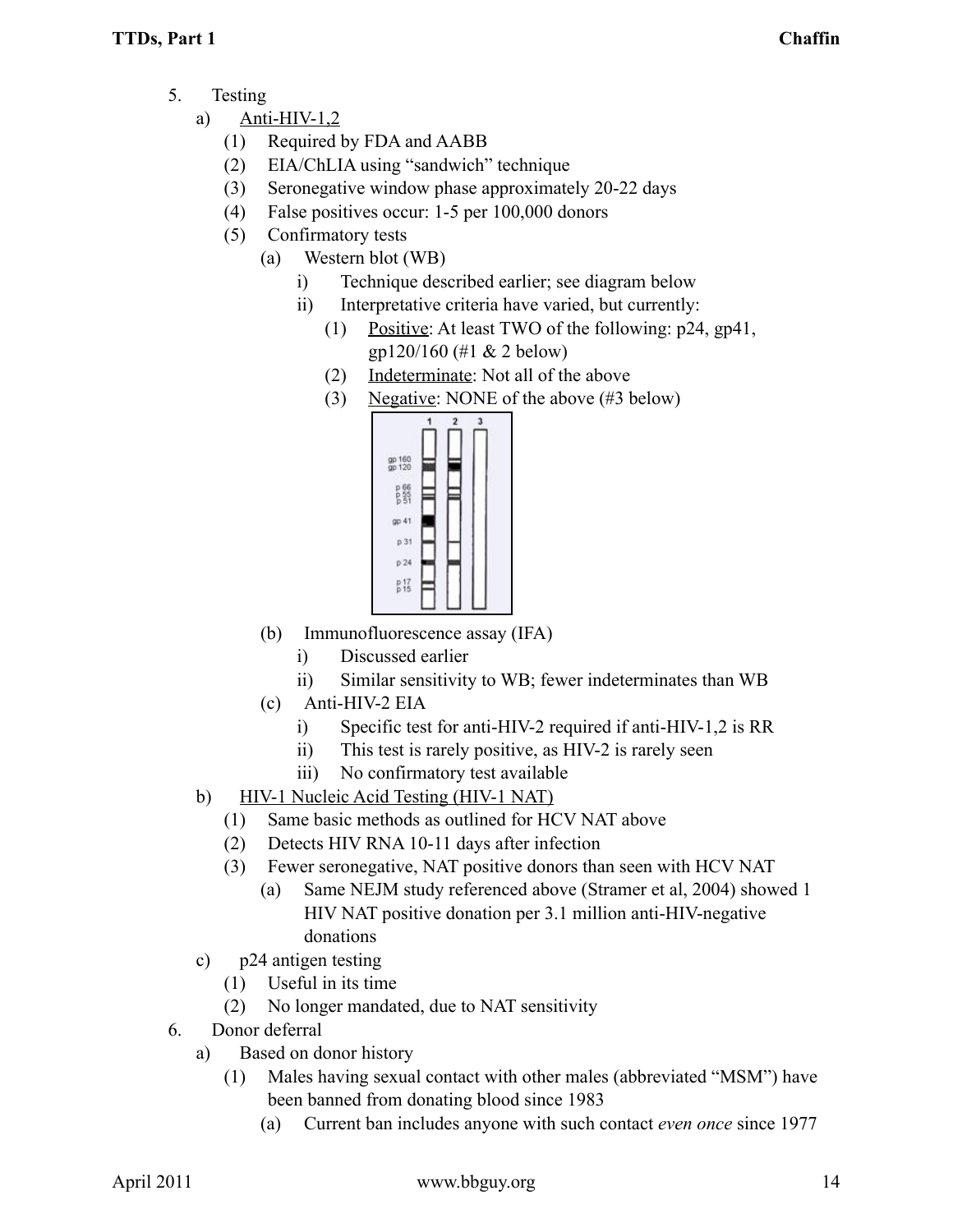- (b) MSM is a very controversial topic, with numerous advocacy groups and many blood bank groups recommending allowing MSM donors to donate after 1 year; no change as of now
- (2) Other "high risk" activities/occurrences that lead to permanent deferral:
	- (a) IV drug use at any time
	- (b) Treatment with clotting factor concentrates
	- (c) Accepting money or drugs for sex even once since 1977
- (3) Less "high risk" activities leading to a 12 month deferral:
	- (a) Sexual contact with anyone in the above categories
	- (b) Accidental blood exposure (needle sticks, scalpel injuries, etc)
	- (c) Receiving a transfusion of someone else's blood
	- (d) Victim of sexual assault/rape
	- (e) Incarceration/lockup for more than 72 consecutive hours
- b) Based on donor testing
	- **(1) Anti-HIV-1,2 repeat reactive (RR), NAT HIV negative**
		- (a) Not confirmed with western blot or IFA (neg or indeterminate)
			- i) Though their donated blood is destroyed, these donors are NOT considered to have HIV, and most likely are false positive
			- ii) FDA requires at least an eight week wait until the donor is retested for eligibility
				- (1) Donor may be tested before 8 weeks, but those results can't be used to re-qualify the donor
			- iii) If all tests are negative after 8 weeks, donor may be re-entered at the discretion of the medical director
				- (1) Re-entry testing must include ID-NAT and licensed anti-HIV
			- iv) Most centers will permanently defer a donor that tests in the same way rather than re-test them ad nauseum
		- (b) Confirmed with western blot or IFA
			- i) Donor is considered to HAVE HIV, and is permanently deferred from donating blood
			- ii) Lookback: Prevent transfusion of blood from previous donations and notify recipients to 1 year from last negative donation

#### **(2) HIV NAT positive, with non-reactive anti-HIV EIA**

- (a) Donor is indefinitely deferred and notified
- (b) May attempt to re-enter after eight weeks
	- i) Testing includes ID-NAT and anti-HIV EIA as above
	- ii) May NOT donate a unit at time of testing (unlike HCV re-entry with NAT only)
- (c) If same result, defer permanently
	- i) Also defer permanently if EIA is reactive as well as ID-NAT, regardless of WB/IFA results
	- ii) If EIA reactive ONLY, FDA allows continued attempts to re-enter at eight week intervals
- **(3) Anti-HIV repeat reactive, HIV NAT positive**
	- (a) Permanent deferral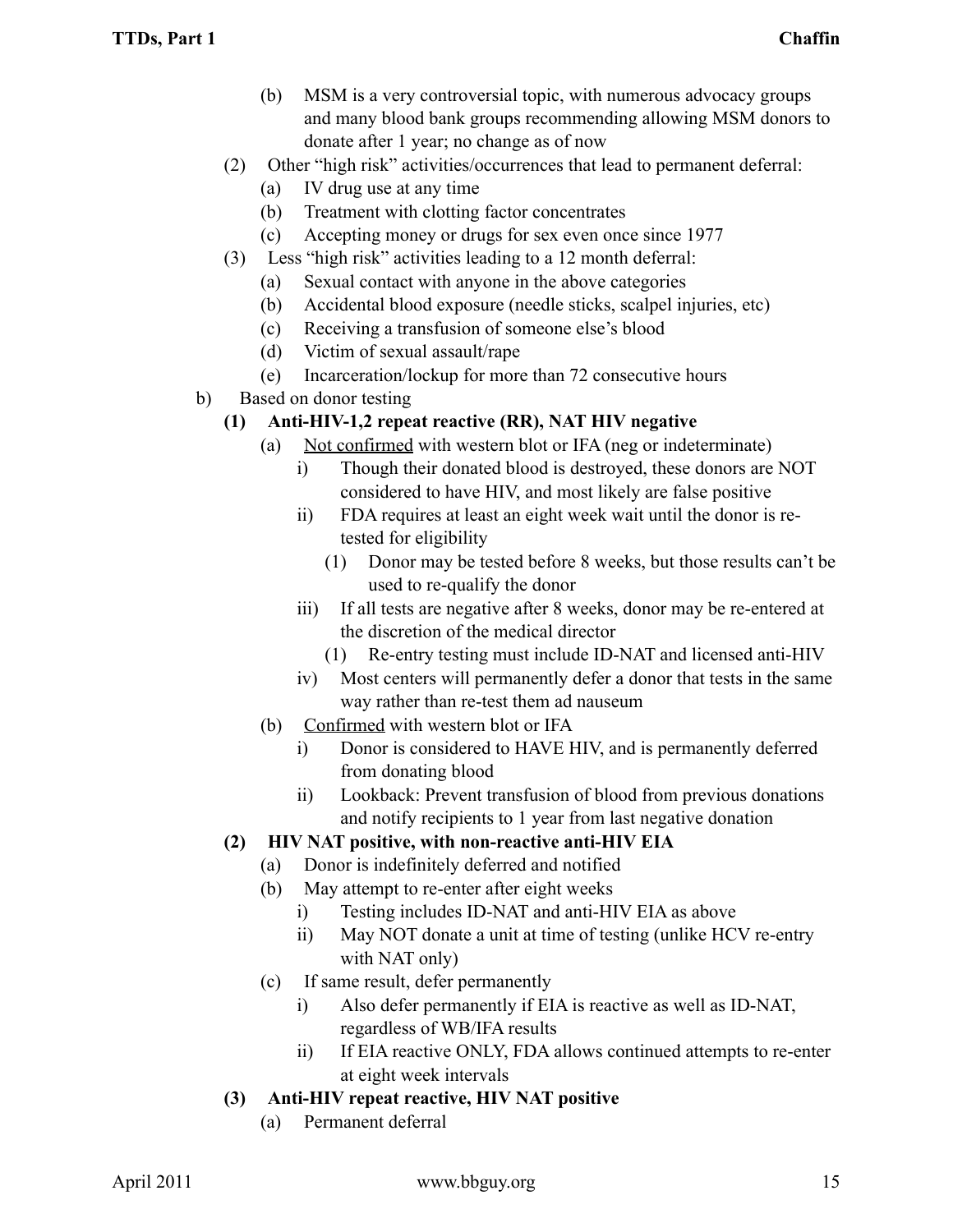## **F. Human T-cell Lymphotropic Virus (HTLV)**

- 1. Organism/History
	- a) Two retrovirus species, with approximately 60% phenotypic similarity:
		- (1) HTLV-I
			- (a) Discovered in 1978 (first known human retrovirus)
		- (2) HTLV-II
			- (a) Discovered in 1982 in a patient with hairy cell leukemia (coincidence, as HTLV-II does not cause HCL)
	- b) Both are *cell-associated* viruses, with neither showing significant periods of plasma viremia
		- (1) Both primarily infect lymphocytes
		- (2) As a result, it is likely that leukocyte reduction significantly decreases transmission of these viruses
	- c) More prevalent in female donors than male (72% positives are female)
- 2. Disease
	- a) HTLV-I
		- (1) Endemic in Japan, Caribbean countries, South America, West and Central Africa; with infections also seen in southeastern US
		- (2) Associated with two main diseases:
			- (a) **Adult T-cell leukemia/lymphoma** (ATL or ATLL)
				- i) Usually fast-growing, ultimately aggressive malignancy of Tlymphocytes
					- (1) 50% mortality rate within 6 months of diagnosis; 20% 5 year survival with traditional chemotherapy
					- (2) Antiviral therapy (zidovudine and alpha interferon) in addition to chemo tested; possible increased survival reported in 2010
				- ii) Can involve only the blood (leukemia) or only the lymph nodes (lymphoma) or a combination of the two
				- iii) Two distinguishing clinical factors:
					- (1) Extensive solid organ involvement with malignant cells (especially spleen and liver)
					- (2) Hypercalcemia is extremely common
				- iv) Estimates range from 95-99.75% of those infected with HTLV-I will NEVER develop ATL
					- (1) Of those that do, the incubation period may be 40 years!
					- (2) Two reported cases of ATL following transfusion transmission of HTLV-I
			- (b) **Tropical spastic paraparesis (TSP)/HTLV-associated myelopathy (HAM)**; together abbreviated "TSP/HAM"
				- i) Progressive degeneration of portions of the spinal cord (lateral and posterior columns)
				- ii) Bilateral leg muscle spasms ("spasticity") and weakness, with eventual decreased or absent sensation in the legs
				- iii) Not generally fatal, but is progressive
				- iv) Antiretroviral therapy shows minimal success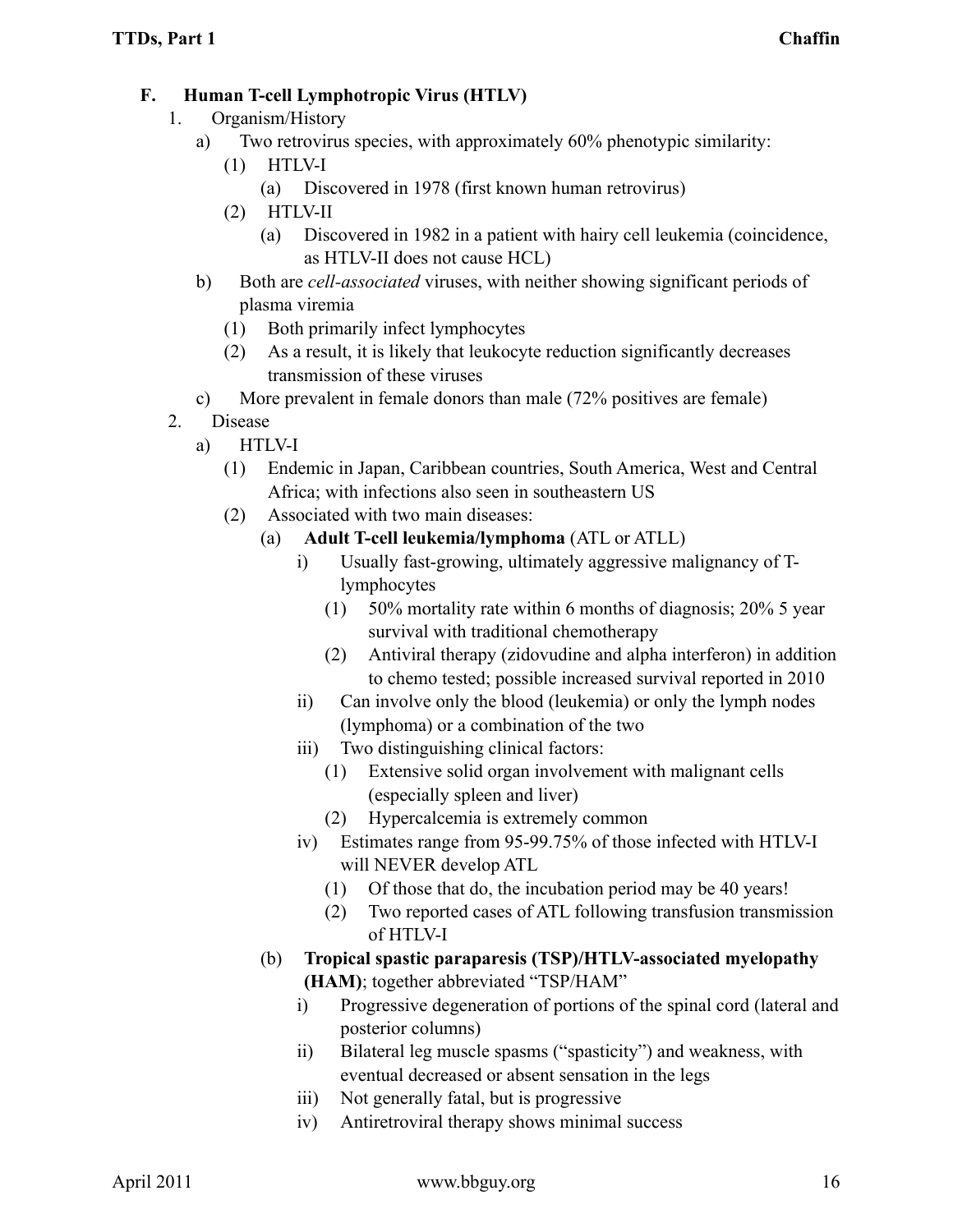- v) 96-99% of those infected will NEVER develop TSP/HAM
- (3) Causes disease by infecting CD4 lymphocytes (like HIV), but can also infect CD8 lymphs without causing clinical disease
- (4) Transmission routes (none through casual contact)
	- (a) Transfusion
		- i) Inefficient, however; only 1 in 3 positive units actually transmits
	- (b) IV drug use
	- (c) Mother-child transmission (vertical); probably breast-feeding rather than transvaginal
	- (d) Rare cases of possible sexual transmission reported
- (5) HUGE numbers of infected people worldwide (estimates as high as 10-20 million), with VERY few expected to ever get disease
- b) HTLV-II
	- (1) Endemic in IV drug users in the US, and among Native Americans
	- (2) Disease association is much less clear than with HTLV-I
		- (a) Probably NOT associated with ATL, like HTLV-I
		- (b) MAY be associated with a few cases of TSP/HAM
- 3. Risk
	- a) Estimated as 1:641,000 (1996)
	- b) Risk is almost certainly lower (estimated at 1 in 3,000,000) now due to nearuniversal leukoreduction and improved testing sensitivity
		- (1) Residual risk due to approximately 50 day window period
- 4. Testing
	- a) Begun in 1988
	- b) Currently approved testing uses ChLIA technology (Abbott PRISM platform) and inactivated viral lysate as capture reagent
		- (1) Because of FDA requirements, test detects antibodies to either HTLV-I or -II
	- c) NAT in development; unlikely to be implemented
	- d) No confirmatory test is licensed by the FDA
		- (1) Western blot, radioimmunoprecipitation (RIPA) can be used for informational purposes
		- (2) This makes counseling reactive donors difficult!
- 5. Donor deferral
	- a) One-time anti-HTLV-I/II repeat reactive
		- (1) No deferral from future donations required
			- (a) In-date previously donated products must be destroyed
		- (2) Lookback to test recipients of previous products from this donor not required
	- b) Second-time anti-HTLV I/II repeat reactive OR repeat reactive using a different test on the FIRST reactive donation
		- (1) Permanent deferral

#### **G. Cytomegalovirus (CMV)**

- 1. History
	- a) Long-known disease; more recent discovery of significance
	- b) Increased prevalence in lower socioeconomic groups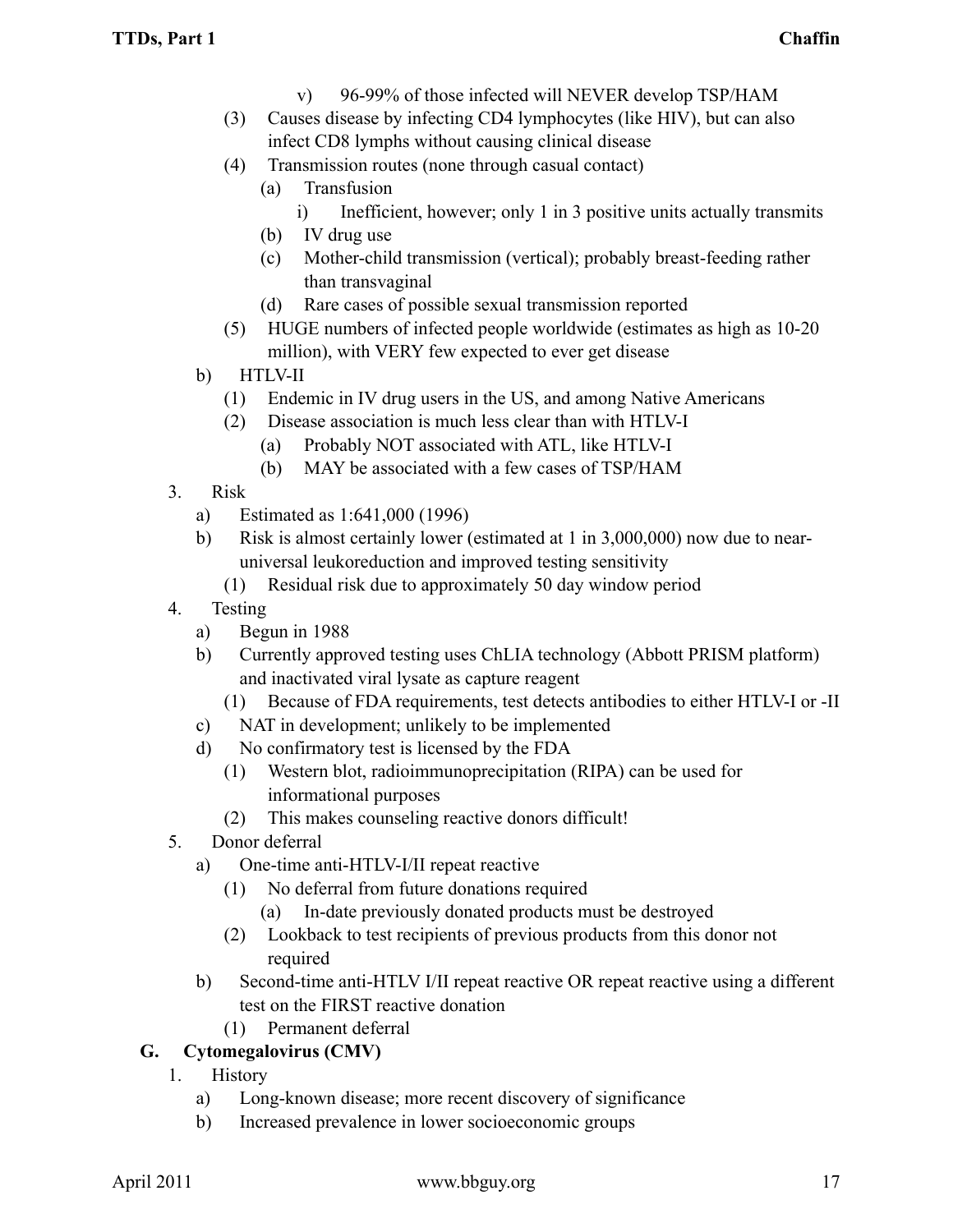- 2. Organism
	- a) DNA virus
	- b) Human herpesvirus family (HHV-5)
- 3. Disease
	- a) Mild in most healthy patients, may be severe in at-risk groups
	- b) At-risk:
		- (1) Patients:
			- (a) Transplant recipients
			- (b) Fetuses receiving intrauterine transfusion
			- (c) Low-birthweight neonates
			- (d) Patients with severe immunodeficiencies
		- (2) Disease
			- (a) Hepatitis, pneumonitis, retinitis
			- (b) If disease occurs in CMV-negative pregnant female, she may pass it on to fetus, with severe disease resulting, including:
				- i) Blindness and/or deafness
				- ii) Mental retardation
- 4. Risk
	- a) Prevalence averages about 50%; greater in lower socioeconomic areas
	- b) For CMV-negative, at risk recipients, risk minimization has two main strategies:
		- (1) Blood from CMV-seronegative donors
			- (a) Negative for antibody detection listed below
			- (b) Still a small risk of infection (1-4%)
		- (2) Leukoreduced blood products
			- (a) CMV resides in WBCs; removal likely makes products noninfectious
			- (b) Still a small risk of infection (1-4%)
		- (3) Both categories likely see failures due to acutely infected donors, who have not formed antibodies and have a short plasma viremia
- 5. Testing (not required)
	- a) Antibody detection:
		- (1) EIA
			- (a) Standard antibody detection EIA methods can be used
			- (b) Highly sensitive and specific
		- (2) Hemagglutination
			- (a) Performed on blood analyzers (analogous to syphilis testing)
	- b) Direct organism detection:
		- (1) PCR
			- (a) Not in wide use and definitely not required
			- (b) Probably not a huge benefit over current serologic methods
- 6. Donor deferral
	- a) None mandated

# **H. West Nile Virus (WNV)**

- 1. History
	- a) Before 1999, disease was primarily seen in Africa and Asia
	- b) In US, rapid east-west spread after first outbreak in Queens, NY in 1999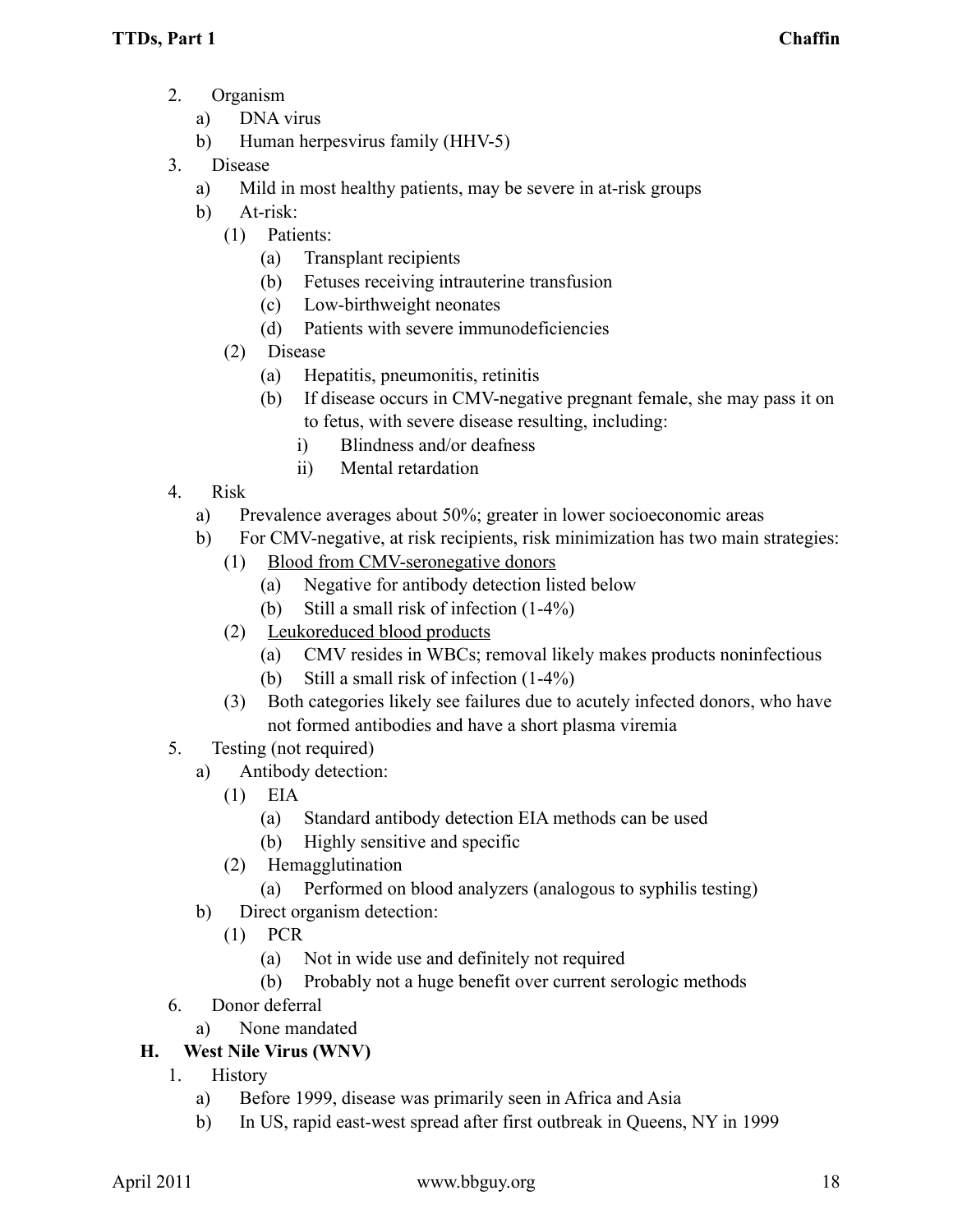- c) Transfusion transmission proven in 2002
	- (1) Other transmission (organ transplantation, breast milk, transplacental) also proven around the same time
- d) NAT developed on an urgent basis; approved under FDA investigational new drug (IND) application in 2003, formally approved in 2005
- 2. Organism
	- a) RNA virus, flavivirus family
	- b) Arthropod vector (mosquito)
	- c) Virus causes epidemic disease in birds; humans are incidental hosts
- 3. Disease
	- a) Majority with WNV are asymptomatic (estimated as high as 80%)
	- b) Nearly 20% have mild infection ("West Nile Fever") that is flu-like, mild
	- c) 1 in 150 infected get meningitis, a few of those get encephalitis
	- d) Fatal in 5% of those with serious disease
	- e) Infectious period is generally from days 3-10 after mosquito bite
		- (1) Viral nucleic acid detectable by NAT within 2-3 days of infection (window)
		- (2) By the time antibodies develop, the virus may already be gone!
		- (3) Short incubation and short window period (with NAT)
- 4. Risk
	- a) Essentially zero since current testing strategy implemented in 2004
- 5. Testing
	- a) NAT technology used (because of short window period above)
		- (1) Both TMA and standard PCR methods are licensed
	- b) Routinely, testing is done in minipools (MP-NAT)
	- c) Under specific "trigger" conditions, testing moves to individual (ID-NAT)
		- (1) Centers are required to define these conditions
		- (2) Can be triggered by health department notifications of disease (both in birds and humans), donors testing positively, mosquito studies, or other evidence of increased activity
		- (3) The definition includes how long to test using ID-NAT, and under what conditions the center will revert to MP-NAT
	- d) No supplemental test licensed by FDA
		- (1) Anti-WNV EIAs available, but may not add substantially
- 6. Donor deferral
	- a) Donors with known WNV disease are deferred until 120 days after symptoms resolve
	- b) Donors with positive WNV NAT are deferred 120 days from test date if asymptomatic, or 120 days from symptom development if they get sick

# **I. Chagas' Disease**

- 1. History
	- a) Discovered by Carlos Chagas in 1909 in Brazil
	- b) Endemic in Mexico, Central and South America
		- (1) 8 to 11 million infected in these areas
	- c) Growing potential problem in southern US (due to migration of vector described below) and areas of high immigration from above areas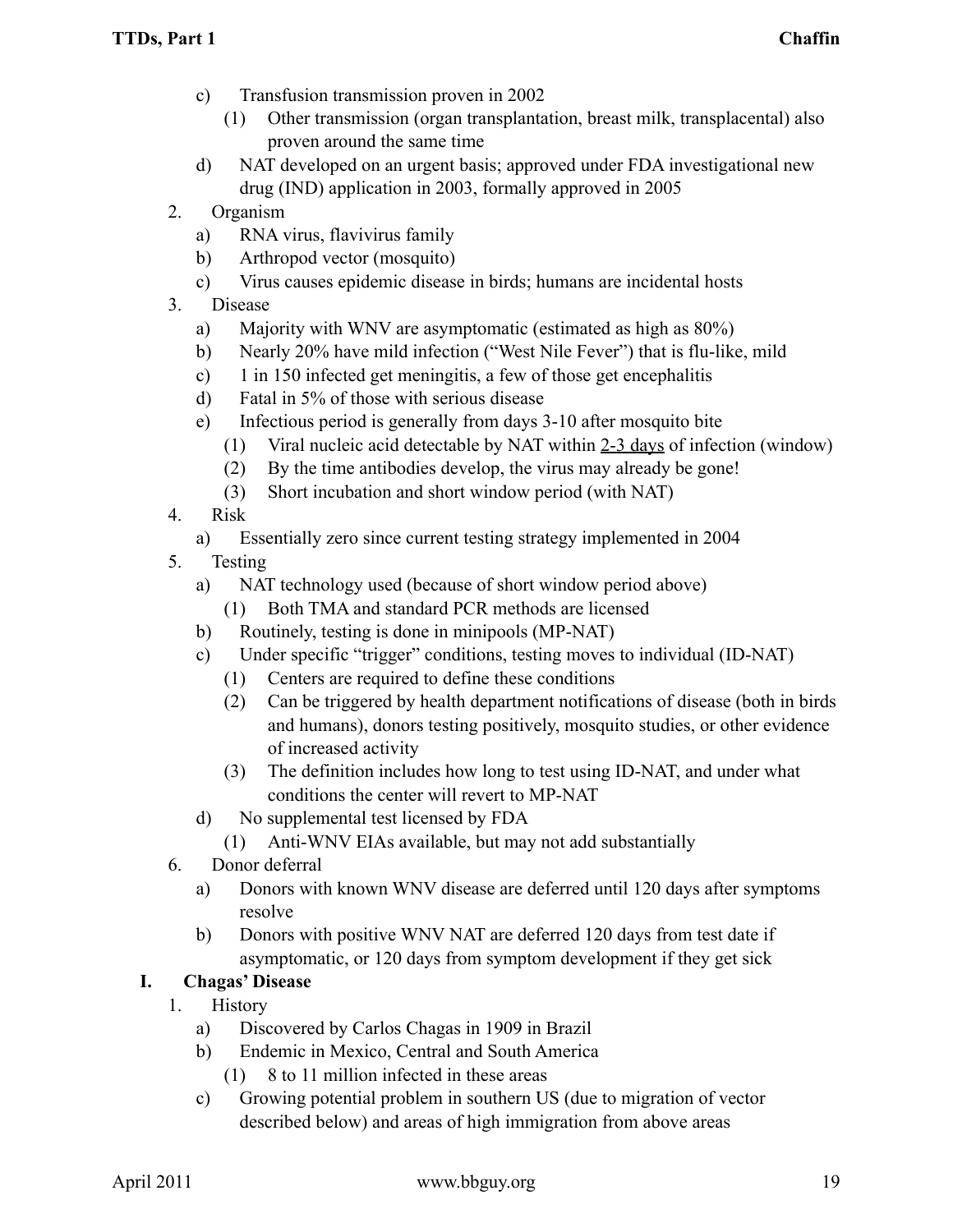- 2. Organism
	- *a) Trypanosoma cruzi*
		- (1) Parasite with life cycle inside insect vector and humans
		- (2) Vector: Triatomine bug (called "kissing bugs" because they feed on people's faces at night; no kidding!)
		- (3) Trypomastigotes infect via bug feces deposited near bite wound



- 3. Disease
	- a) Transmission (see diagram above)
	- b) Acute phase mild and may be asymptomatic
		- (1) Mild flu-like symptoms described
	- c) Chronic phase is lifelong
		- (1) Often asymptomatic (70% or so)
		- (2) When symptomatic, usually involves two areas:
			- (a) Cardiac system
				- i) Cardiomyopathy
				- ii) Arrhythmia
				- iii) Heart failure
			- (b) Gastrointestinal system
				- i) Megacolon
				- ii) Megaesophagus
	- d) Symptoms and disease are more dramatic in immunocompromised individuals
- 4. Risk
	- a) Appears extremely low in US
	- b) Only nine currently known transmissions (two since beginning of testing outlined below)
- 5. Testing
	- a) Most blood centers began testing in 2007
	- b) Antibody detection EIA using lysate of *T. cruzi* as capture reagent
		- (1) FDA guidance in December 2010 mandated use by December 2011
	- c) No current confirmatory test licensed by FDA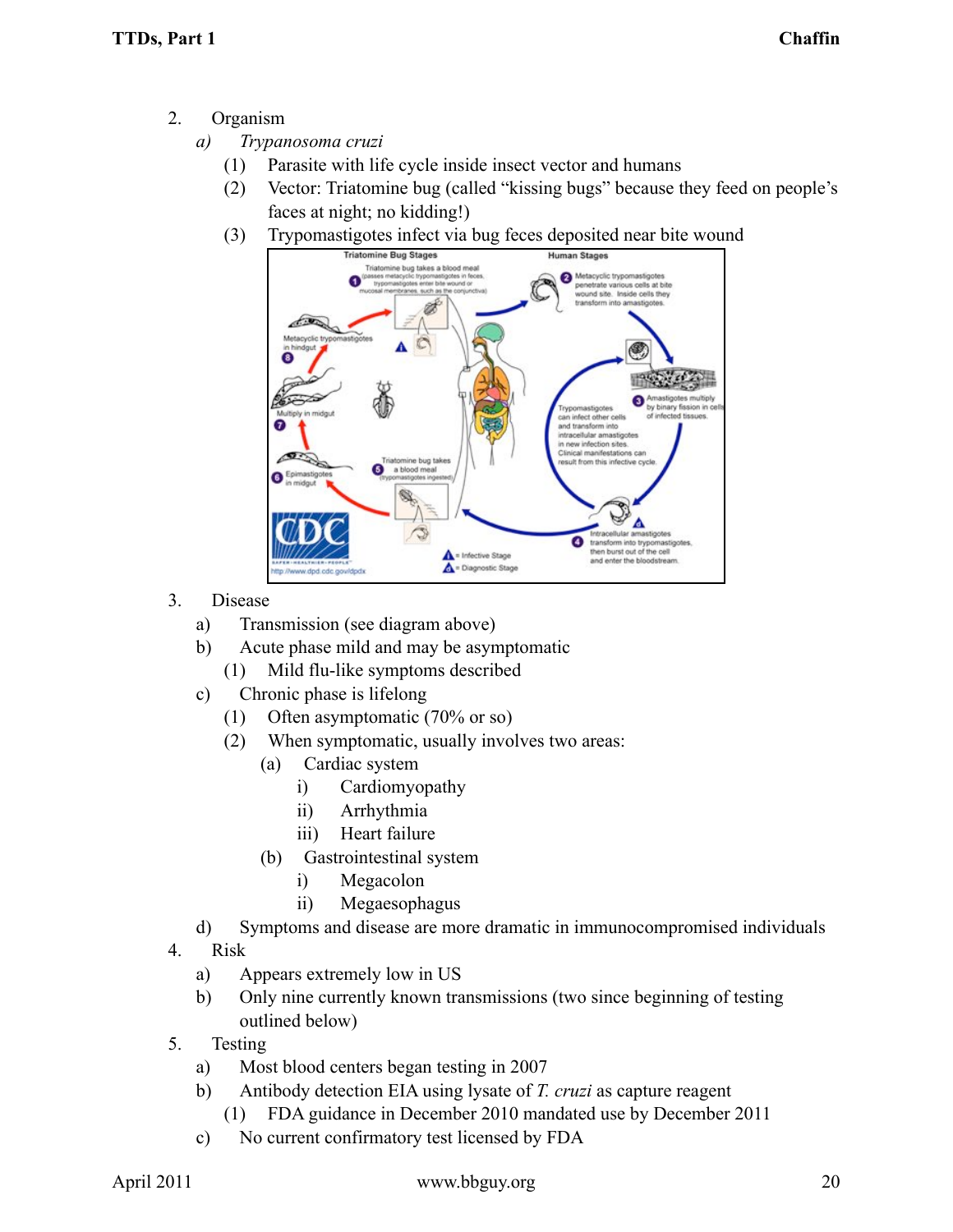- (1) Some facilities use RIPA for unofficial confirmation and counseling
- 6. Donor deferral
	- a) One-time anti-T. cruzi repeat reactive leads to permanent deferral
	- b) Lack of confirmatory test makes re-entry impossible for now

## **SOURCES AND SELECTED READING:**

- 1. Roback JD et al, ed. *Technical Manual*, 16th ed, AABB, Bethesda MD, 2008:
	- Chapter 8: "Infectious Disease Screening," pp. 241-282 (Fiebig EW and Busch MP, authors)
	- Chapter 10: "Molecular Biology and Immunology in Transfusion Medicine," pp. 301-323 (Zimring JC and Spitalnik SL authors)
- 2. Price TH, ed. *Standards for Blood Banks and Transfusion Services*, 26th ed, AABB, Bethesda MD, 2009
- 3. Mintz PD, ed. *Transfusion Therapy: Clinical Principles and Practice*, 3rd ed, AABB Press, Bethesda MD, 2011
	- Chapter 23: "Leukocyte-reduced and Cytomegalovirus-Reduced-Risk Blood Components," pp. 665-698 (Clark P and Miller JP authors)
	- Chapter 31: "To Transfuse or Not to Transfuse: An Assessment of Risks and Benefits," pp. 855-899 (Petrides M and AuBuchon JP authors)
- 4. Simon TL et al, ed. *Rossi's Principles of Transfusion Medicine*, 4th ed, Wiley-Blackwell, Hoboken, NJ, 2009:
	- Chapter 46: "Transfusion-transmitted Hepatitis," pp. 718-745 (Alter HJ and Esteban-Mur JI authors)
	- Chapter 47: "Retroviruses and Other Viruses," pp. 746-759 (Barbara JAJ and Dow BC authors)
- 5. Hillyer CD et al, ed. *Blood Banking and Transfusion Medicine*, 2nd ed, Churchill Livingstone Elsevier, Philadelphia PA, 2007:
	- Chapter 14: "Infectious Disease Testing: Basic Principles and Practical Aspects," pp. 212-222 (Dodd RY author)
	- Chapter 43: "Hepatitis A, B, and Non-A, Non-B, Non-C Viruses," pp. 584-591 (Dodd RY author)
	- Chapter 44: "Hepatitis C," pp. 592-599 (Dodd RY author)
	- Chapter 45: "HIV, HTLV, And Other Retroviruses," pp. 600-617 (Fiebig EW, Murphy EL, and Busch MP authors)
- 6. Hillyer, CD et al, ed. *Transfusion Medicine and Hemostasis*, Elsevier, Burlington MA, 2009
	- Chapter 11: "Overview of Infectious Disease Testing," pp. 55-60 (Hillyer CD) author)
	- Chapter 12: "HIV Screening of Donor Products," pp. 61-66 (Hillyer KL author)
	- Chapter 13: "Hepatitis B Screening of Donor Products," pp. 67-70 (Hillyer KL) author)
	- Chapter 14: "Hepatitis C Screening of Donor Products," pp. 71-74 (Hillyer KL) author)
	- Chapter 15: "West Nile Virus Screening of Donor Products," pp. 75-76 (Hillyer KL author)